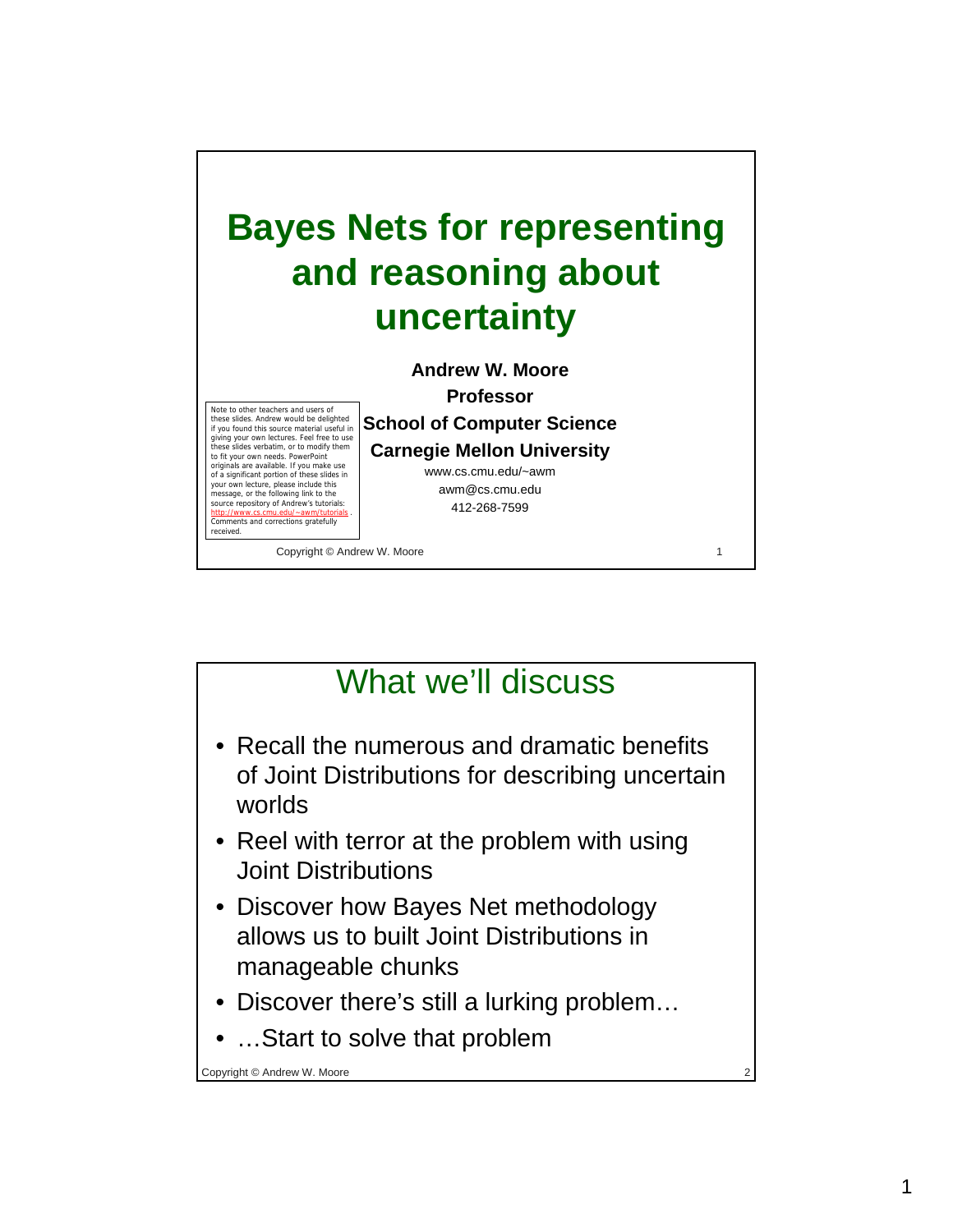

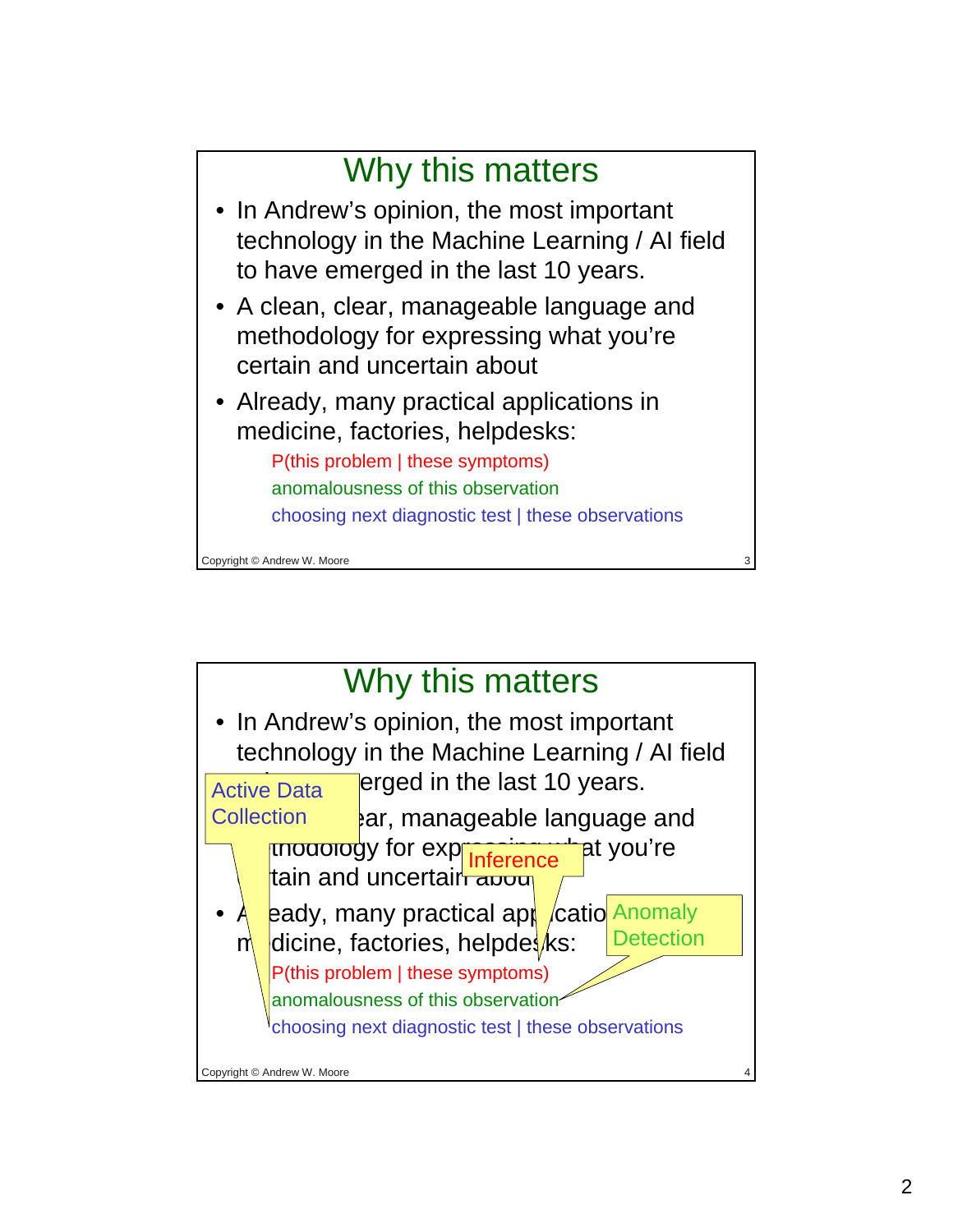

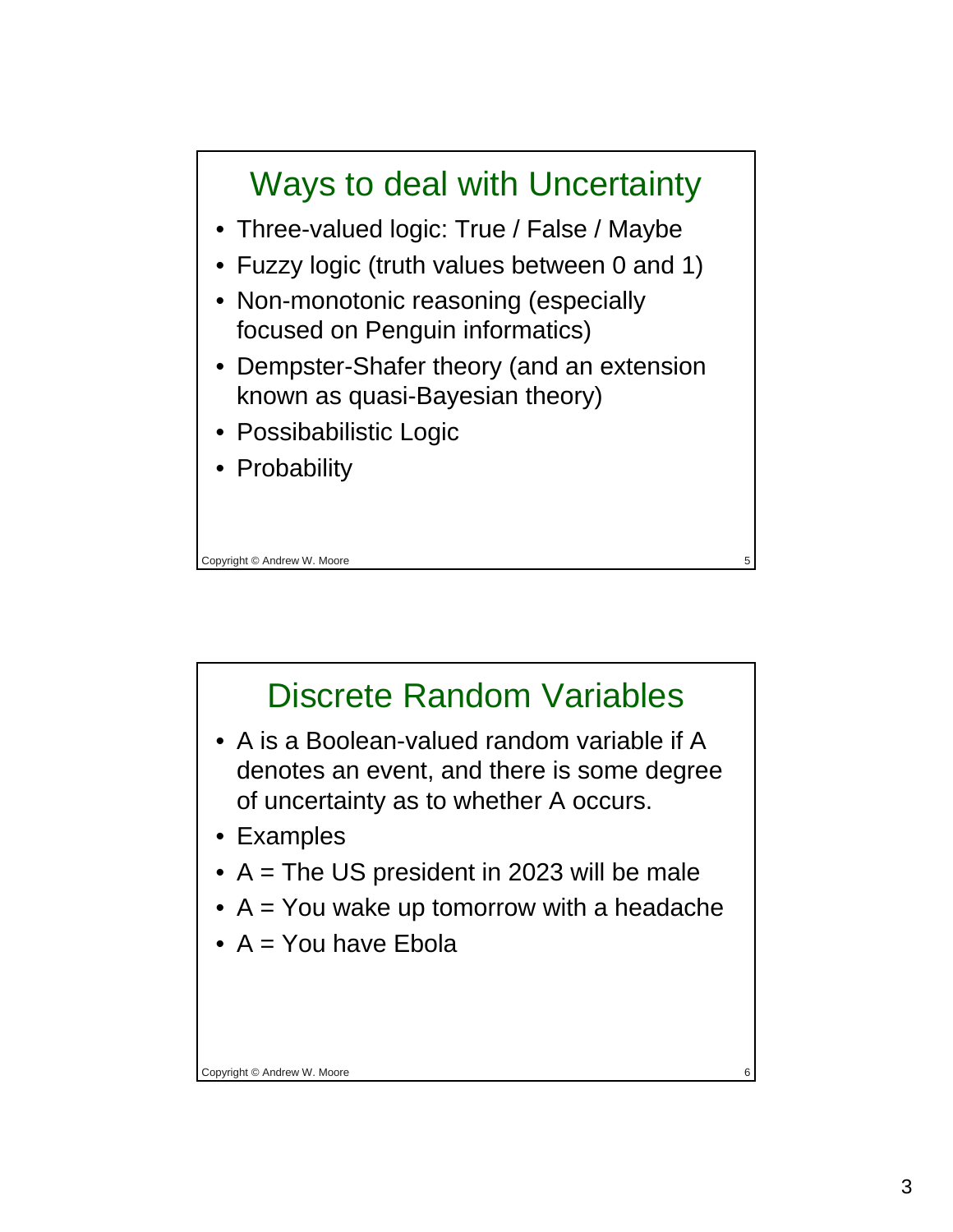

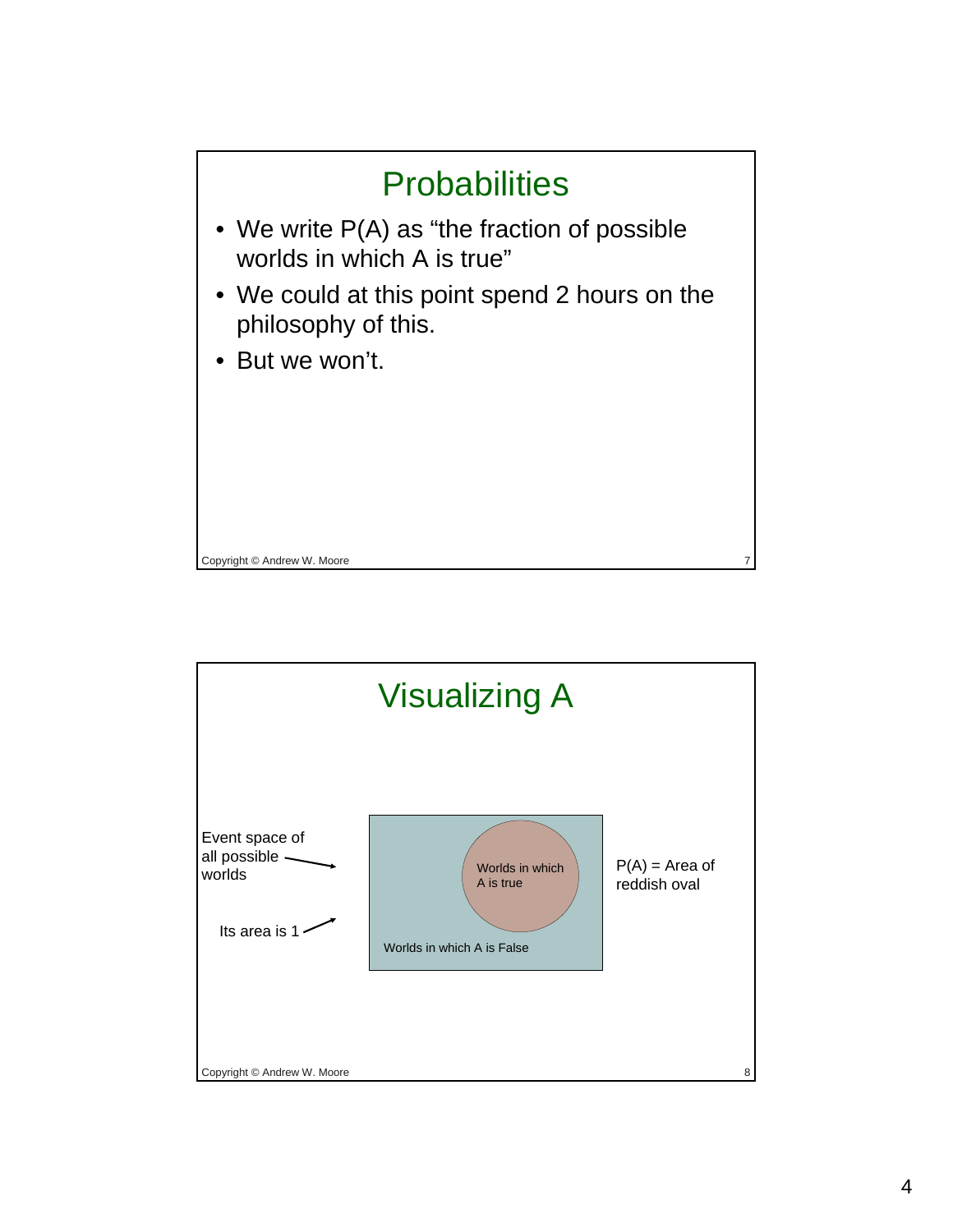

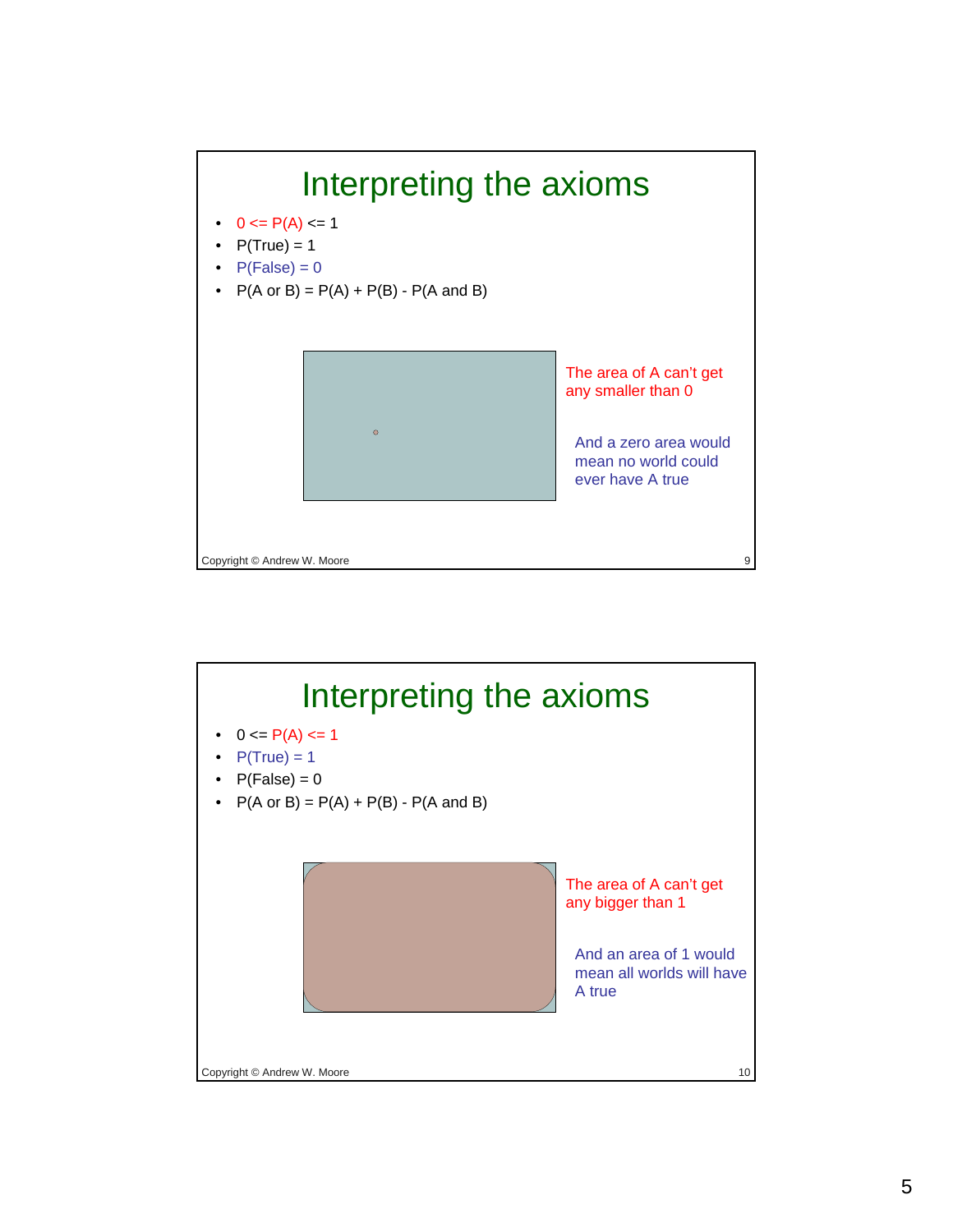

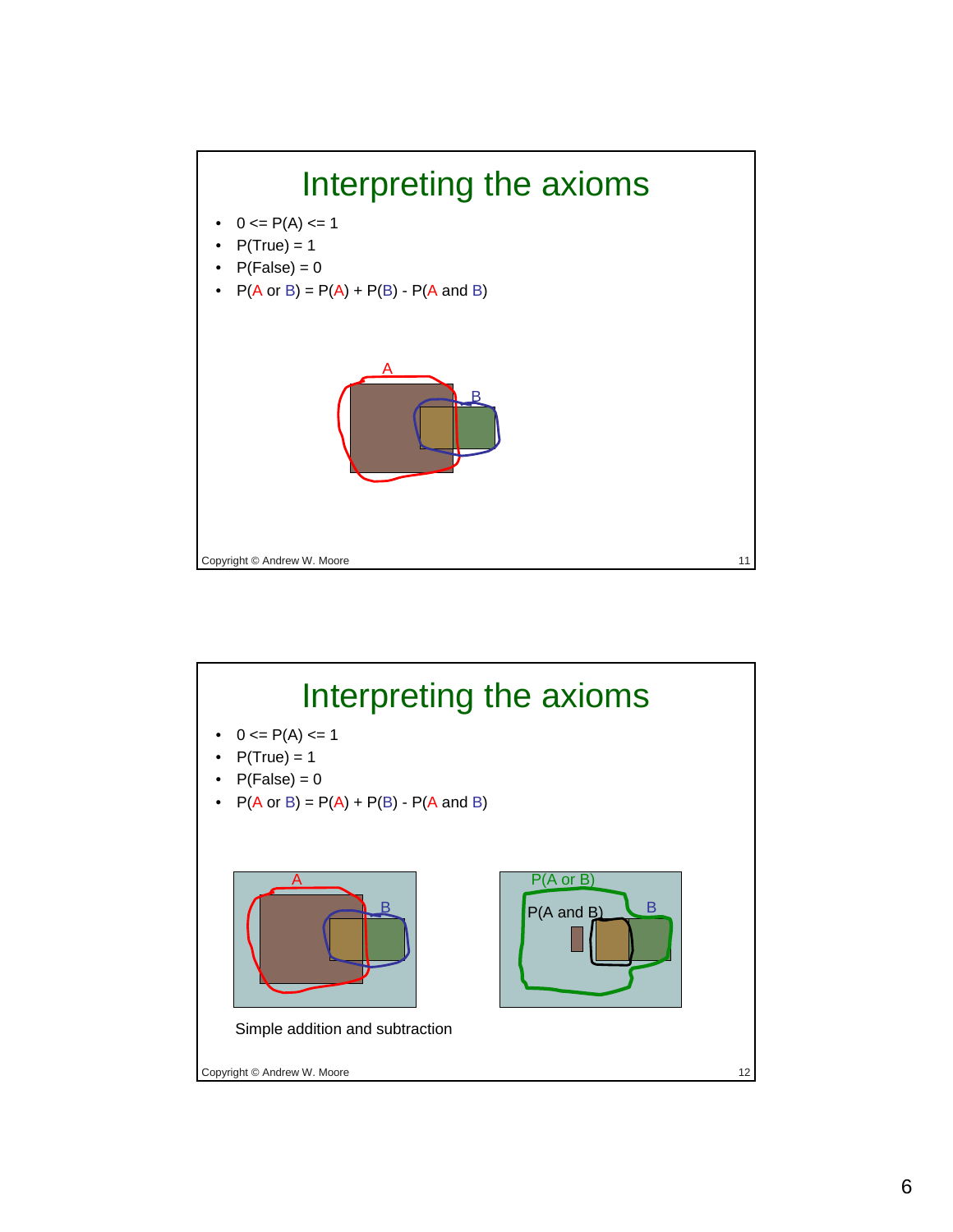### These Axioms are Not to be Trifled With

• There have been attempts to do different methodologies for uncertainty

- Fuzzy Logic
- Three-valued logic
- Dempster-Shafer
- Non-monotonic reasoning
- But the axioms of probability are the only system with this property:

If you gamble using them you can't be unfairly exploited by an opponent using some other system [di Finetti 1931]

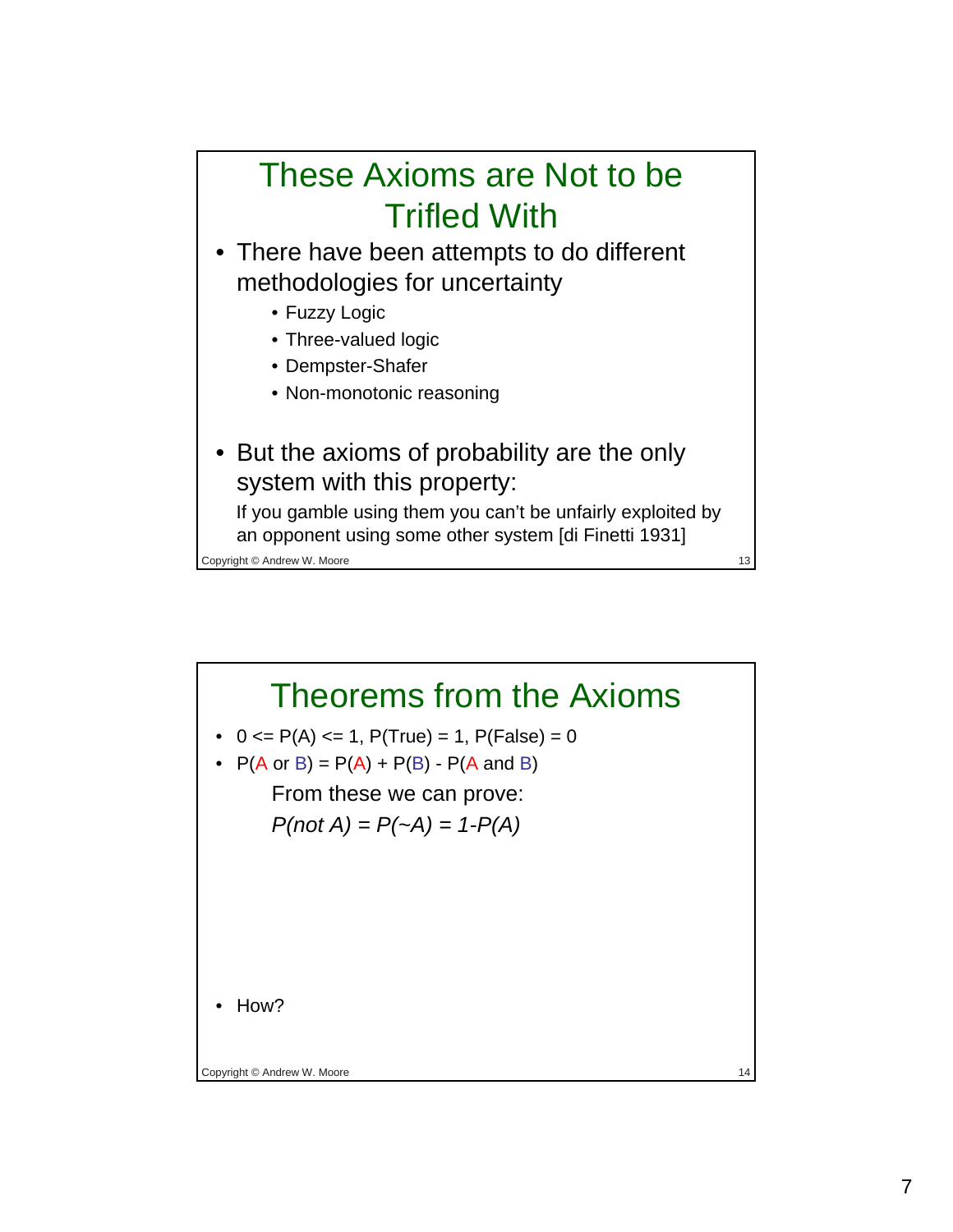

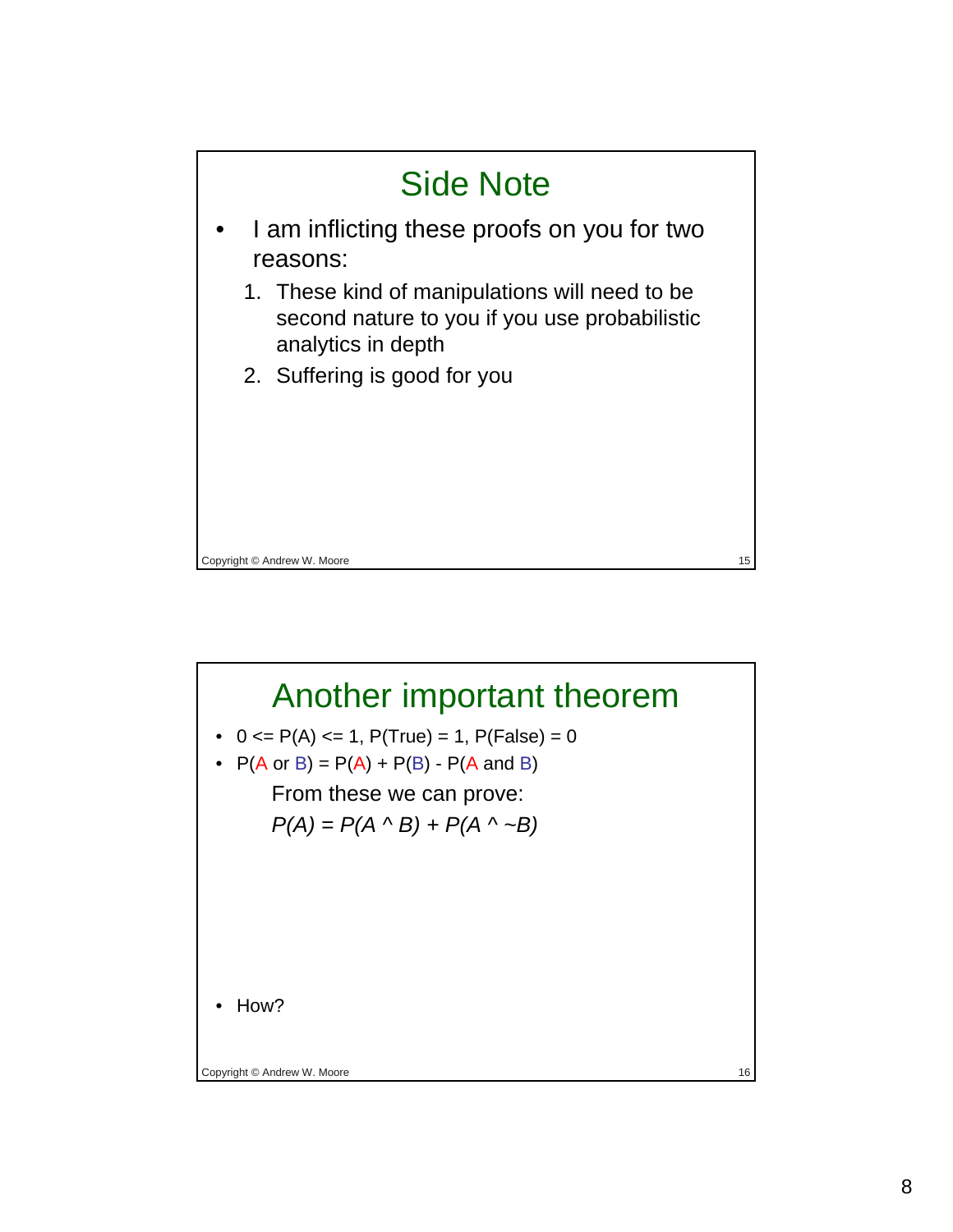

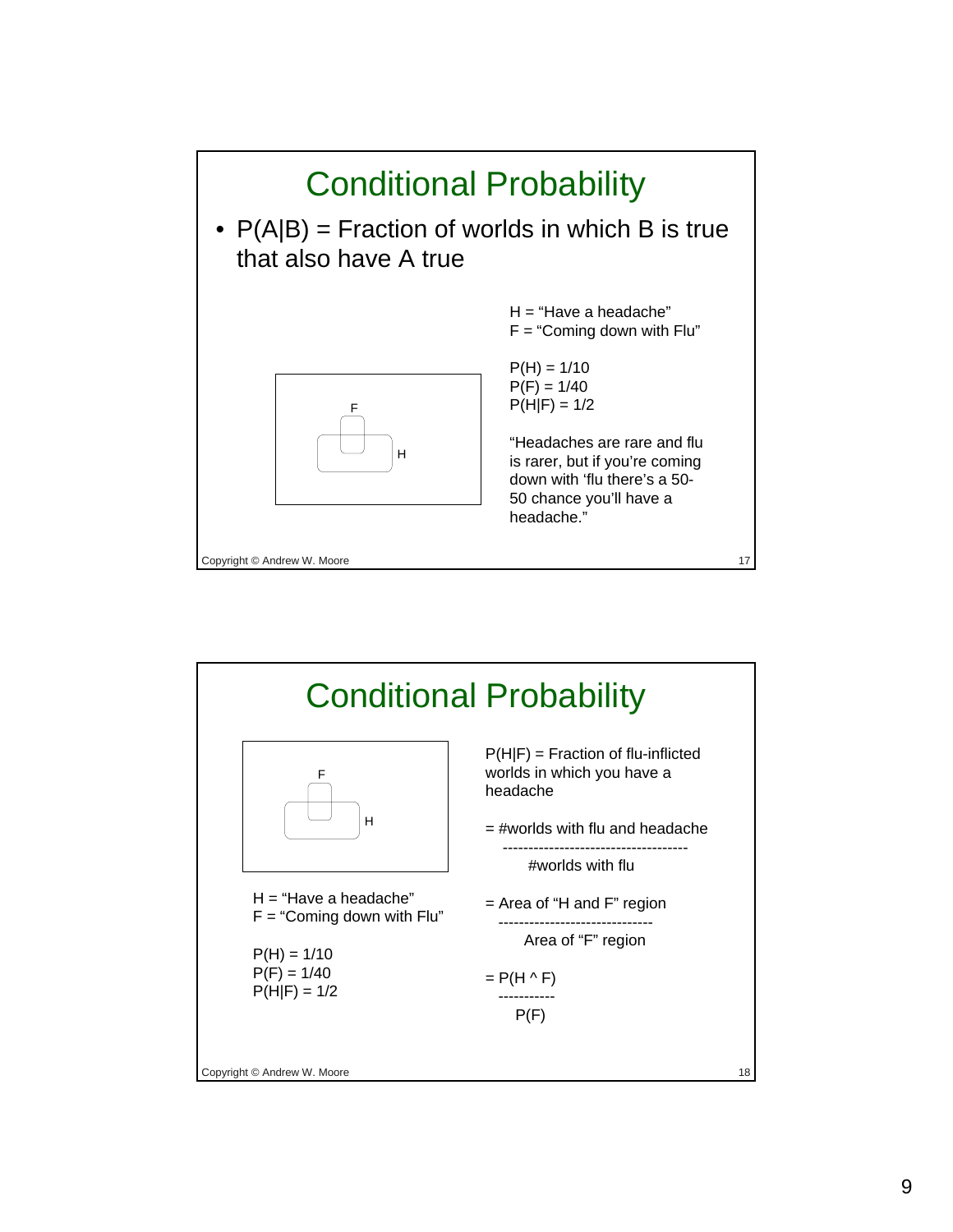Definition of Conditional Probability *P(A ^ B) P(A|B) = ----------- P(B)*  Corollary: The Chain Rule *P(A ^ B) = P(A|B) P(B)* 

Copyright © Andrew W. Moore 19 and 19 and 19 and 19 and 19 and 19 and 19 and 19 and 19 and 19 and 19 and 19 and 19 and 19 and 19 and 19 and 19 and 19 and 19 and 19 and 19 and 19 and 19 and 19 and 19 and 19 and 19 and 19 a

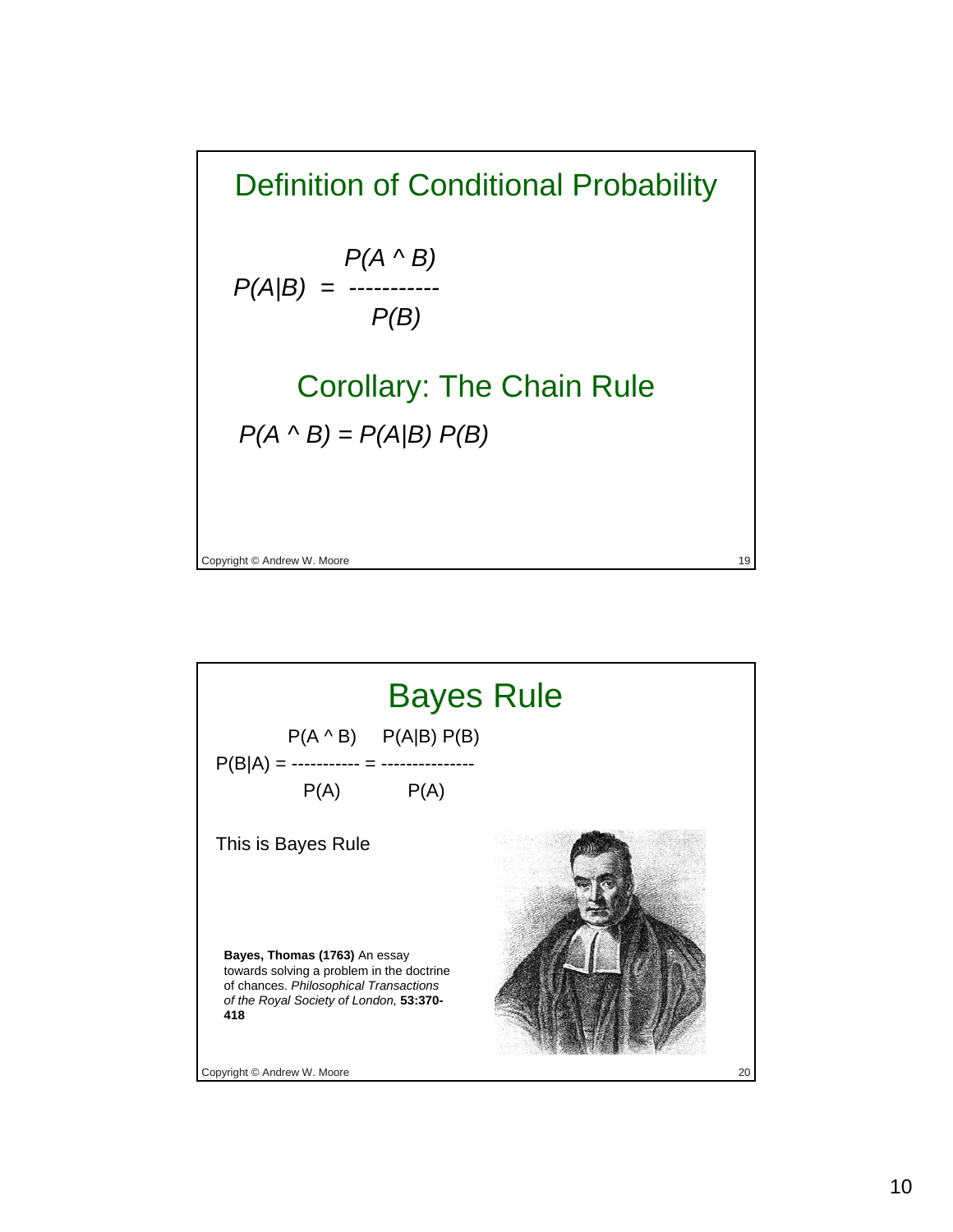

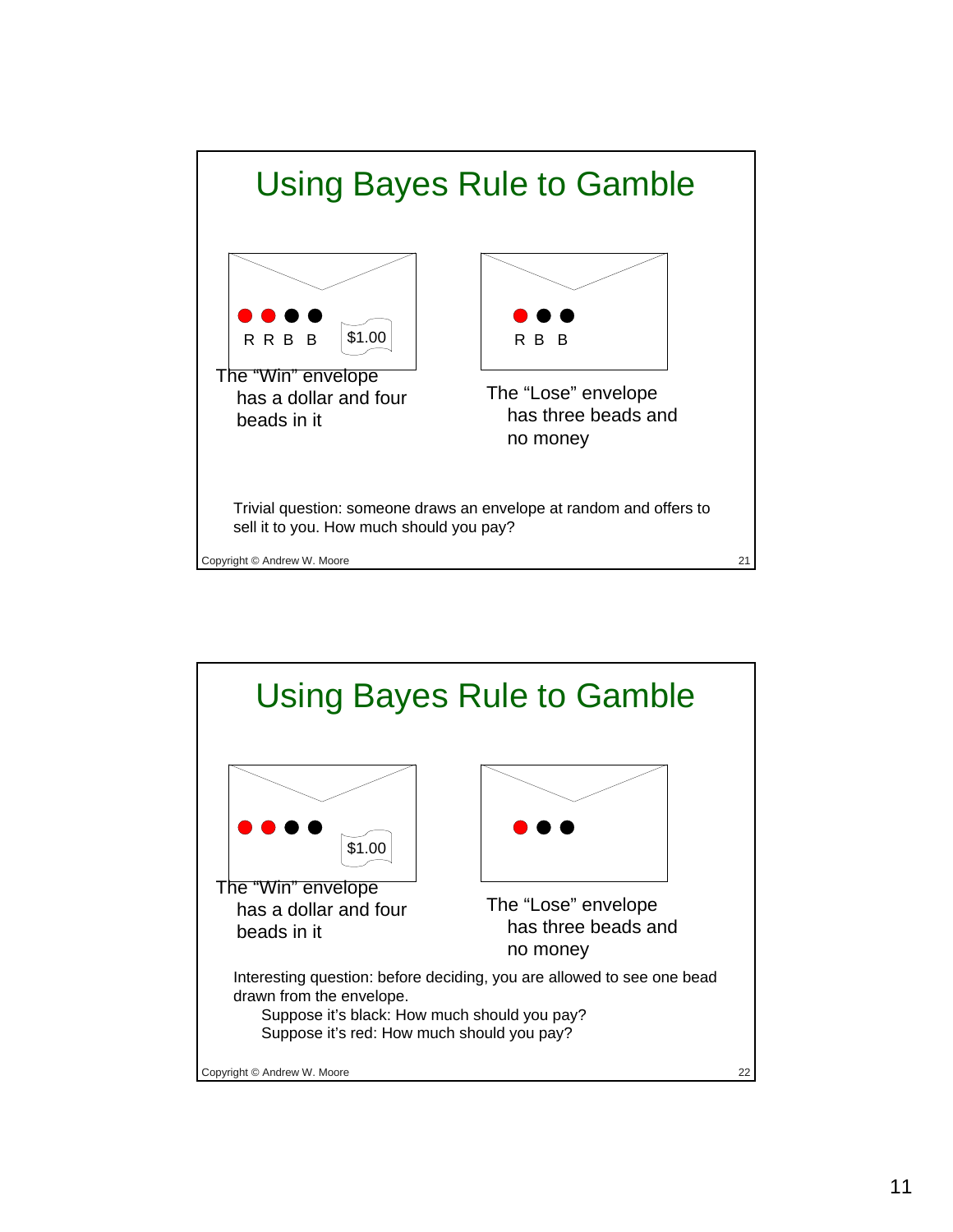

# Multivalued Random Variables

- Suppose A can take on more than 2 values
- A is a *random variable with arity k* if it can take on exactly one value out of  $\{v_1, v_2, \ldots v_k\}$
- Thus…

$$
P(A = v_i \land A = v_j) = 0 \text{ if } i \neq j
$$
  

$$
P(A = v_1 \lor A = v_2 \lor A = v_k) = 1
$$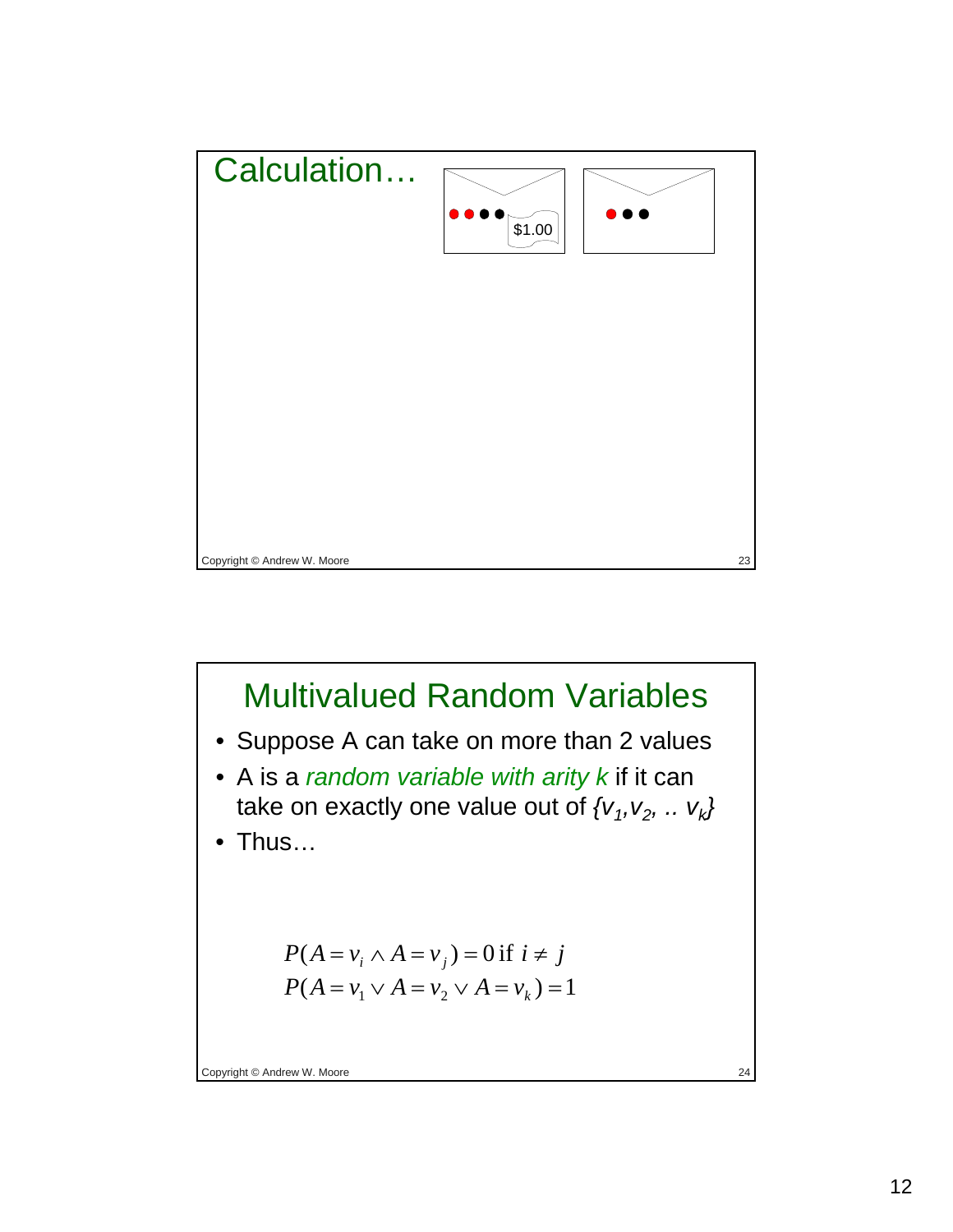#### An easy fact about Multivalued Random Variables:

• Using the axioms of probability…

$$
0 \le P(A) \le 1, P(True) = 1, P(False) = 0
$$

 $P(A \text{ or } B) = P(A) + P(B) - P(A \text{ and } B)$ 

• And assuming that A obeys…

$$
P(A = v_i \land A = v_j) = 0 \text{ if } i \neq j
$$
  

$$
P(A = v_1 \lor A = v_2 \lor A = v_k) = 1
$$

It's easy to prove that

$$
P(A = v_1 \vee A = v_2 \vee A = v_i) = \sum_{j=1}^{i} P(A = v_j)
$$

Copyright © Andrew W. Moore 25

Copyright © Andrew W. Moore 26 An easy fact about Multivalued Random Variables: • Using the axioms of probability…  $0 \le P(A) \le 1$ ,  $P(True) = 1$ ,  $P(False) = 0$  $P(A \text{ or } B) = P(A) + P(B) - P(A \text{ and } B)$ • And assuming that A obeys… • It's easy to prove that  $P(A = v_i \wedge A = v_j) = 0$  if  $i \neq j$  $P(A = v_1 \vee A = v_2 \vee A = v_k) = 1$  $(A = v_1 \vee A = v_2 \vee A = v_i) = \sum P(A = v_i)$  $= v_1 \vee A = v_2 \vee A = v_i$   $= \sum_{j=1} P(A =$ *i j*  $P(A = v_1 \vee A = v_2 \vee A = v_i) = \sum P(A = v_i)$ • And thus we can prove  $(A = v_i) = 1$  $\sum_{j=1}^{k} P(A = v_j) =$ *j*  $P(A = v_j)$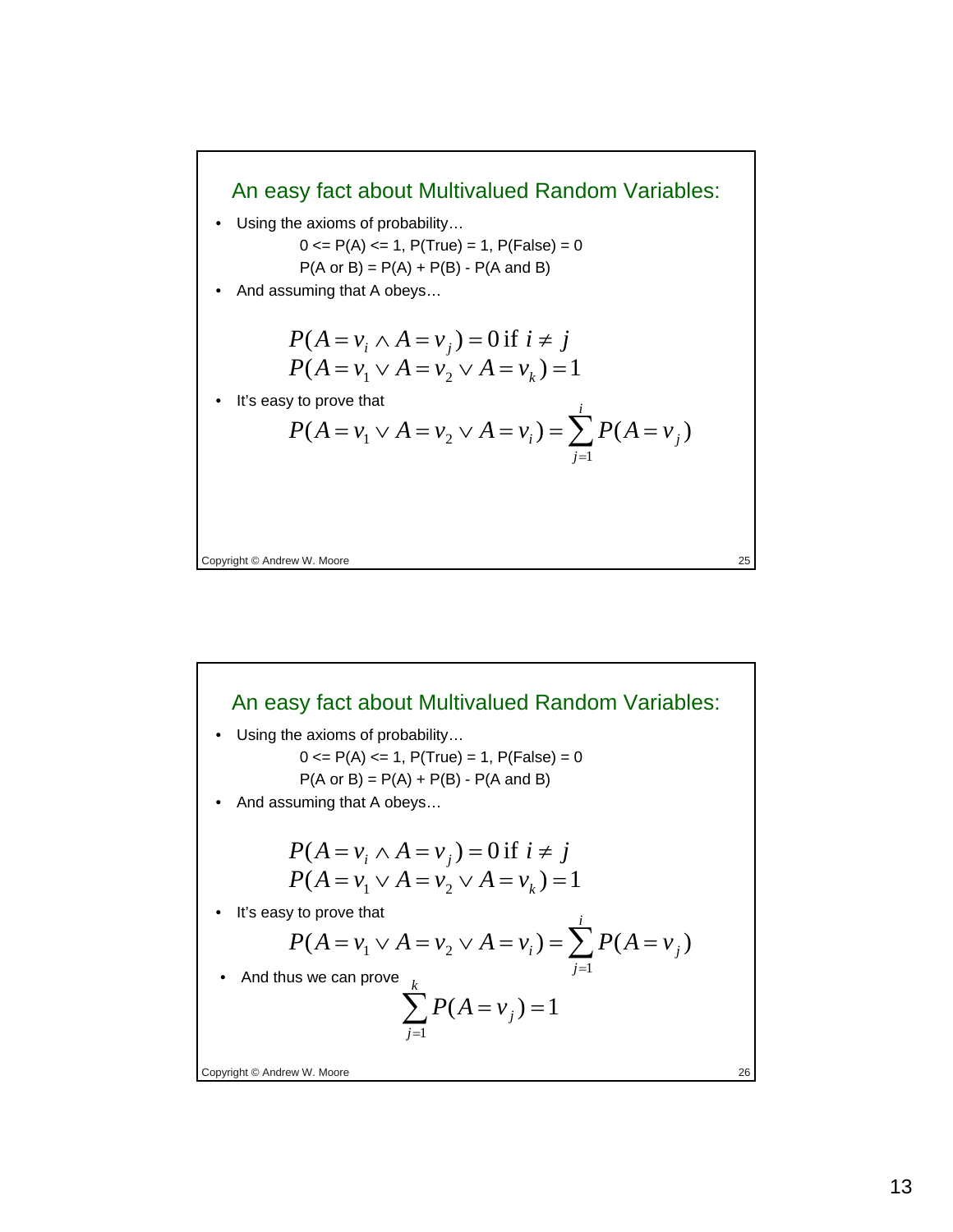#### Another fact about Multivalued Random Variables:

• Using the axioms of probability…

$$
0 \le P(A) \le 1, P(True) = 1, P(False) = 0
$$

 $P(A \text{ or } B) = P(A) + P(B) - P(A \text{ and } B)$ 

• And assuming that A obeys…

$$
P(A = v_i \land A = v_j) = 0 \text{ if } i \neq j
$$
  

$$
P(A = v_1 \lor A = v_2 \lor A = v_k) = 1
$$

• It's easy to prove that

$$
P(B \wedge [A = v_1 \vee A = v_2 \vee A = v_i]) = \sum_{j=1}^{i} P(B \wedge A = v_j)
$$

Copyright © Andrew W. Moore 27

Copyright © Andrew W. Moore 28 Another fact about Multivalued Random Variables: • Using the axioms of probability…  $0 \le P(A) \le 1$ ,  $P(True) = 1$ ,  $P(False) = 0$  $P(A \text{ or } B) = P(A) + P(B) - P(A \text{ and } B)$ • And assuming that A obeys… • It's easy to prove that  $P(A = v_i \wedge A = v_j) = 0$  if  $i \neq j$  $P(A = v_1 \vee A = v_2 \vee A = v_k) = 1$  $(B \wedge [A = v_1 \vee A = v_2 \vee A = v_i]) = \sum P(B \wedge A = v_i)$  $\wedge [A = v_1 \vee A = v_2 \vee A = v_i]) = \sum_{j=1} P(B \wedge A =$ *i j*  $P(B \wedge [A = v_1 \vee A = v_2 \vee A = v_i]) = \sum P(B \wedge A = v_i)$ • And thus we can prove  $(B) = \sum P(B \wedge A = v_i)$  $=\sum_{j=1}P(B\wedge A=$ *k j*  $P(B) = \sum P(B \wedge A = v_j)$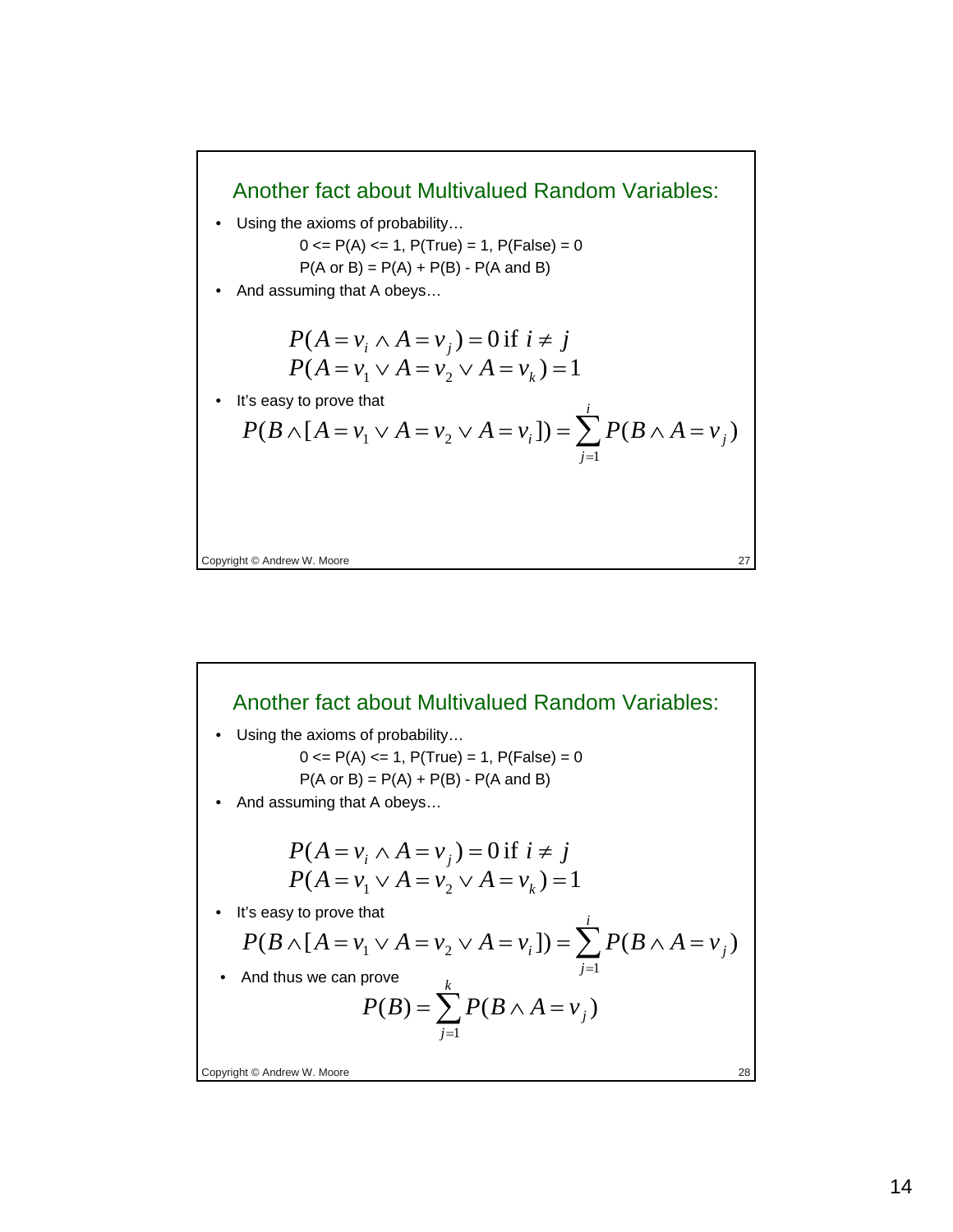

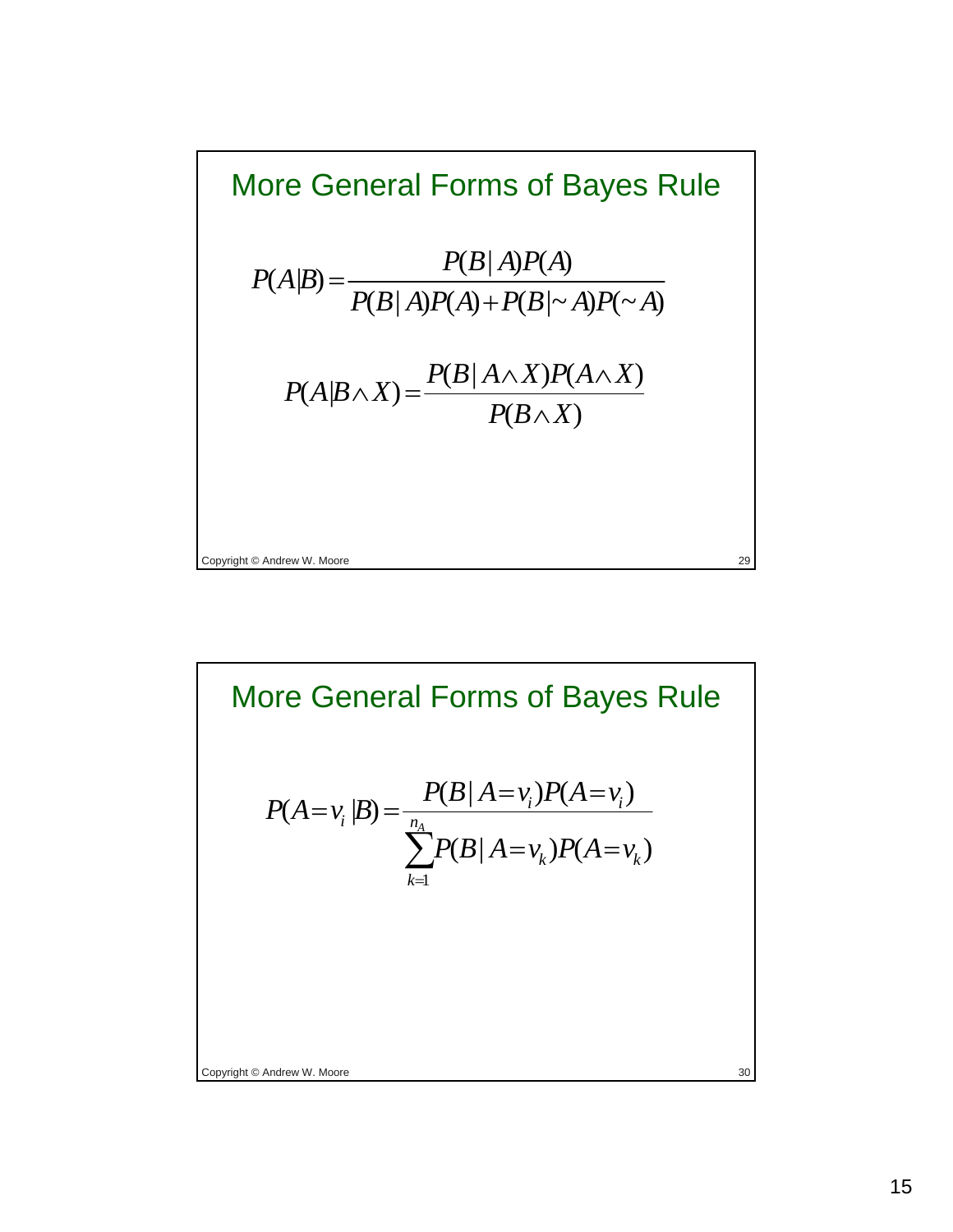## Useful Easy-to-prove facts

$$
P(A | B) + P(\neg A | B) = 1
$$
  

$$
\sum_{k=1}^{n_A} P(A = v_k | B) = 1
$$

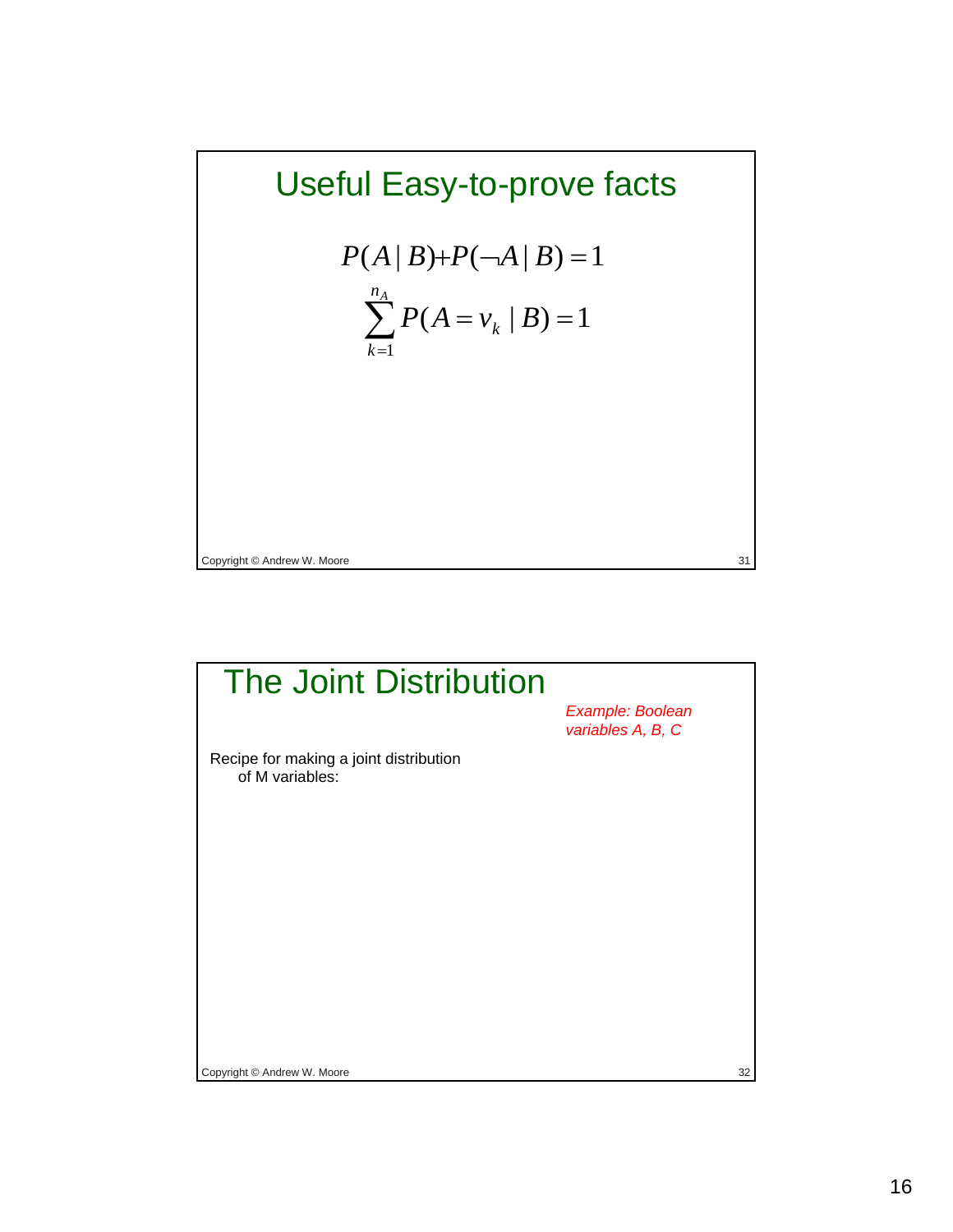

| <b>The Joint Distribution</b>                                                                                                                                                                                    |              |                                       |              |      |    |
|------------------------------------------------------------------------------------------------------------------------------------------------------------------------------------------------------------------|--------------|---------------------------------------|--------------|------|----|
|                                                                                                                                                                                                                  |              | Example: Boolean<br>variables A, B, C |              |      |    |
| Recipe for making a joint distribution<br>of M variables:                                                                                                                                                        | A            | B                                     | Ċ            | Prob |    |
|                                                                                                                                                                                                                  | $\Omega$     | $\Omega$                              | $\Omega$     | 0.30 |    |
|                                                                                                                                                                                                                  | $\Omega$     | $\Omega$                              | $\mathbf{1}$ | 0.05 |    |
| Make a truth table listing all<br>$1_{\cdot}$<br>combinations of values of your<br>variables (if there are M Boolean<br>variables then the table will have<br>$2^M$ rows).<br>2. For each combination of values, | $\Omega$     | $\mathbf{1}$                          | $\Omega$     | 0.10 |    |
|                                                                                                                                                                                                                  | $\Omega$     | $\mathbf{1}$                          | $\mathbf{1}$ | 0.05 |    |
|                                                                                                                                                                                                                  | $\mathbf{1}$ | $\Omega$                              | $\Omega$     | 0.05 |    |
|                                                                                                                                                                                                                  | $\mathbf{1}$ | $\Omega$                              | $\mathbf{1}$ | 0.10 |    |
|                                                                                                                                                                                                                  | $\mathbf{1}$ | 1                                     | $\Omega$     | 0.25 |    |
|                                                                                                                                                                                                                  | 1            | $\mathbf{1}$                          | $\mathbf{1}$ | 0.10 |    |
| say how probable it is.                                                                                                                                                                                          |              |                                       |              |      |    |
| Copyright © Andrew W. Moore                                                                                                                                                                                      |              |                                       |              |      | 34 |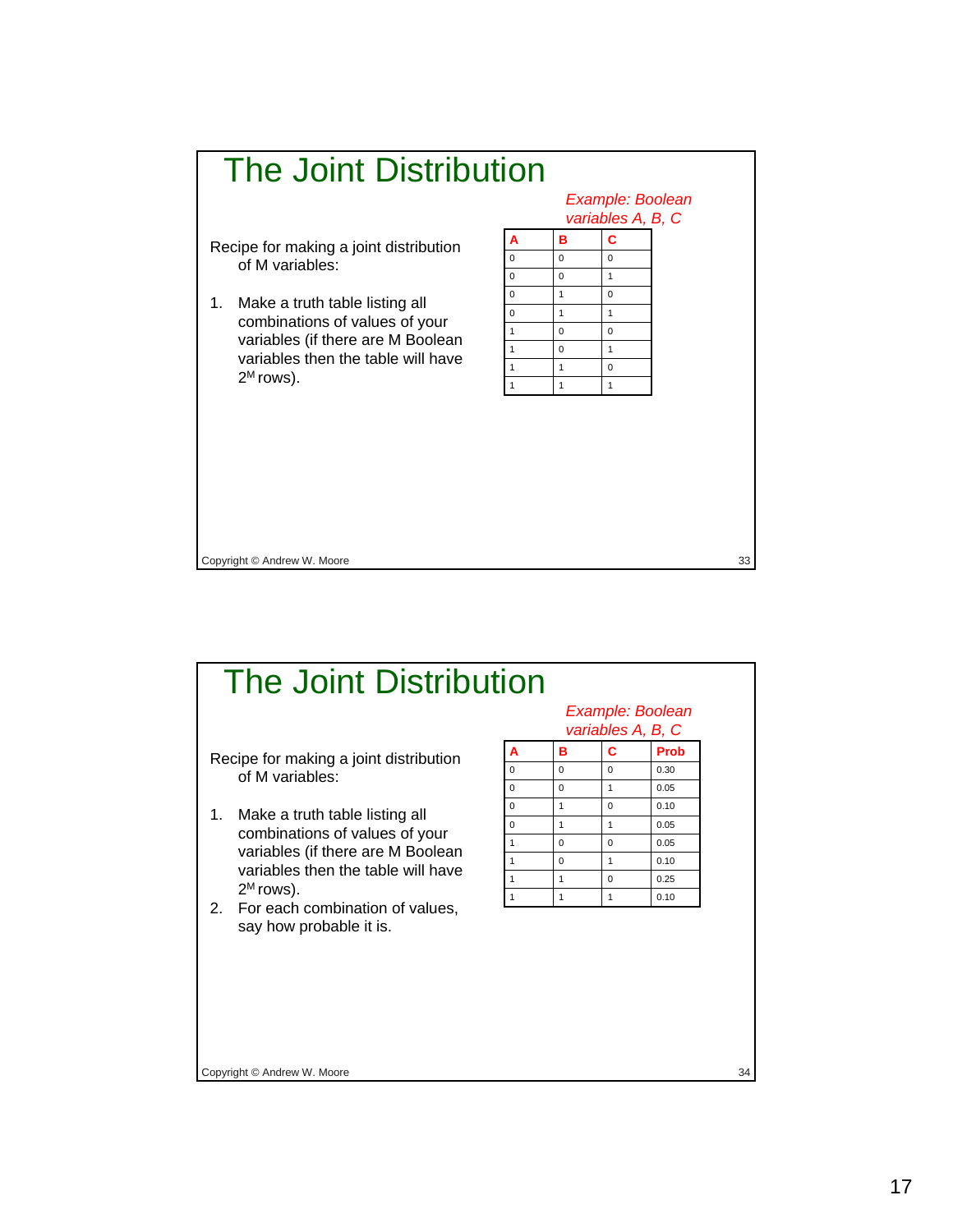

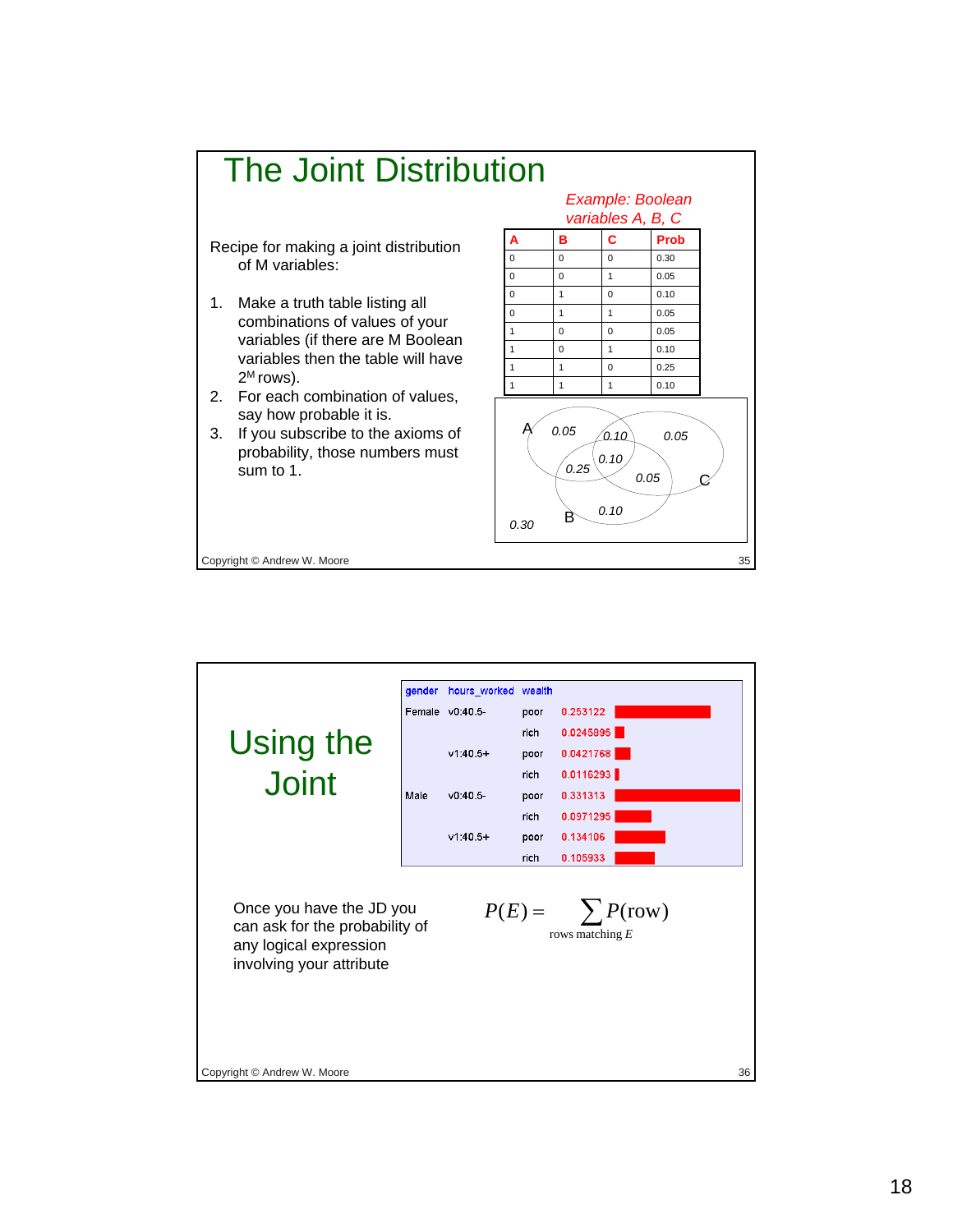

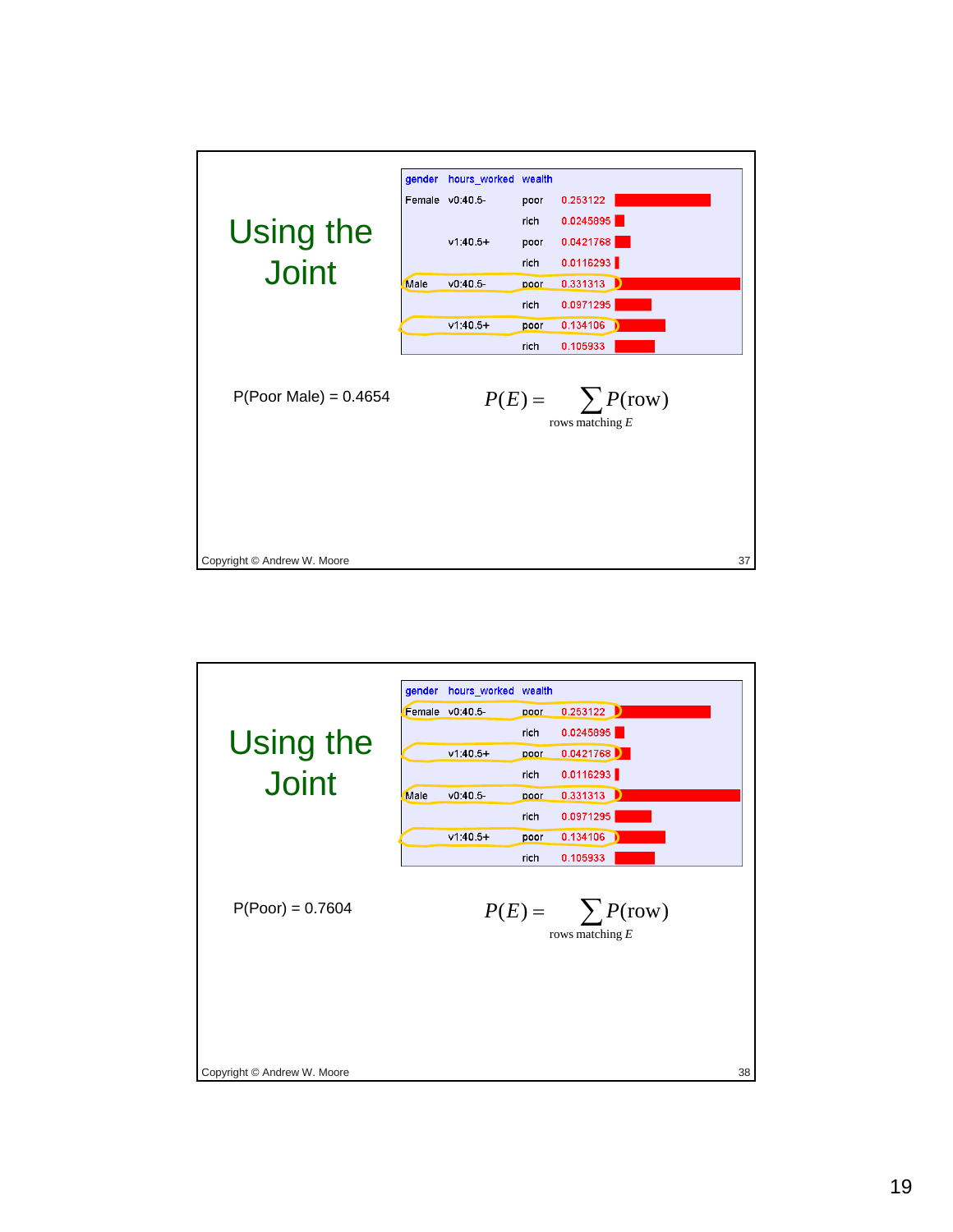

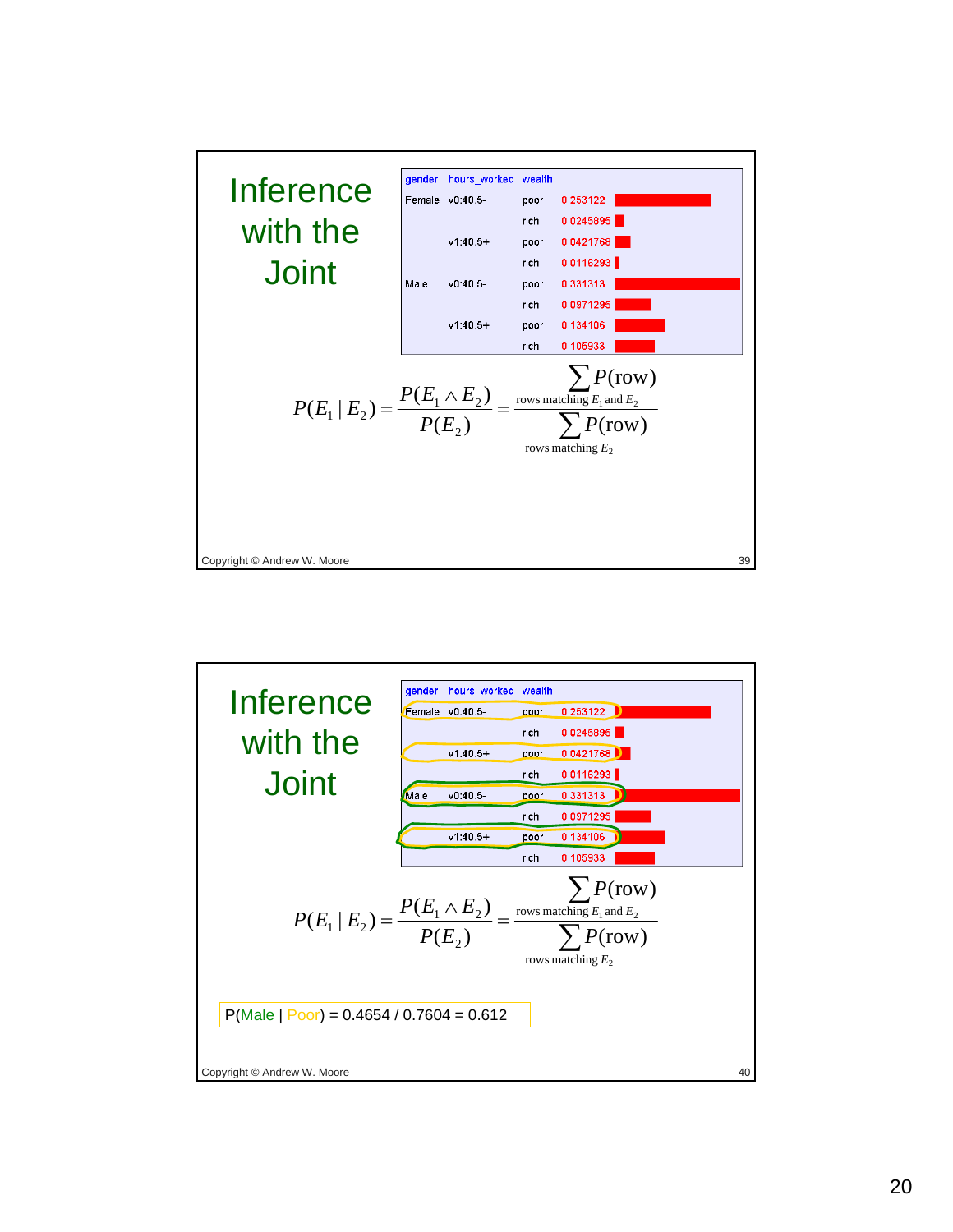

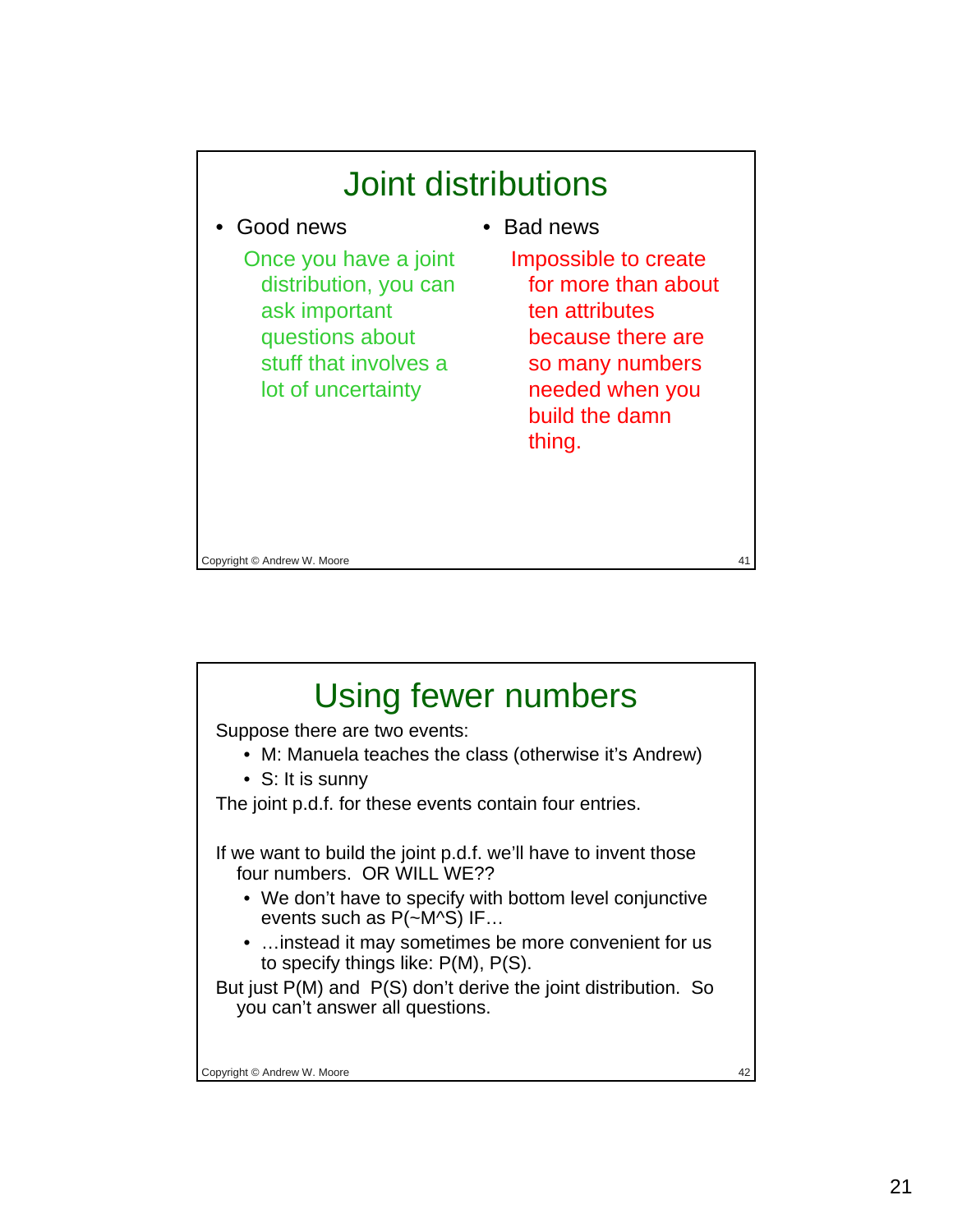

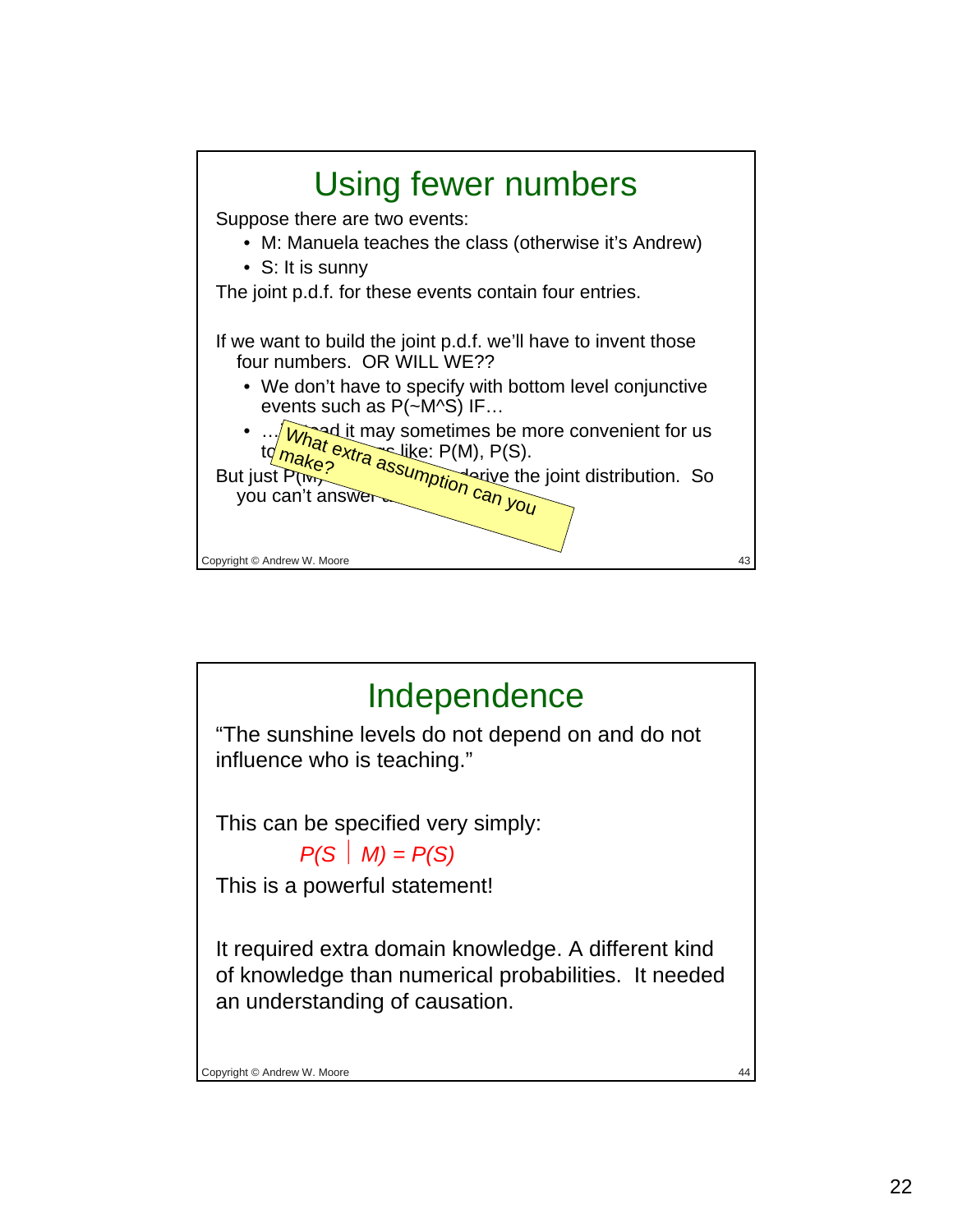

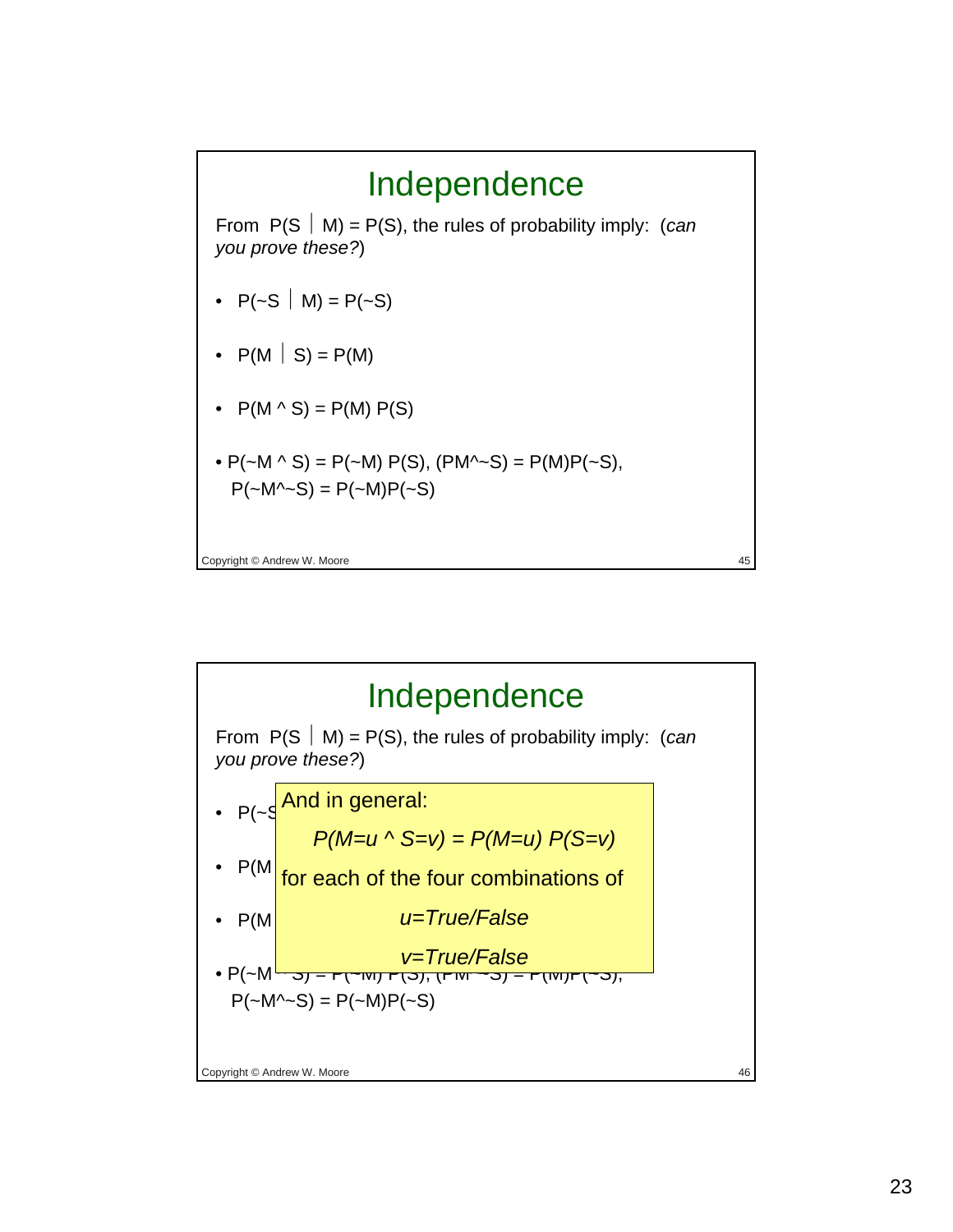

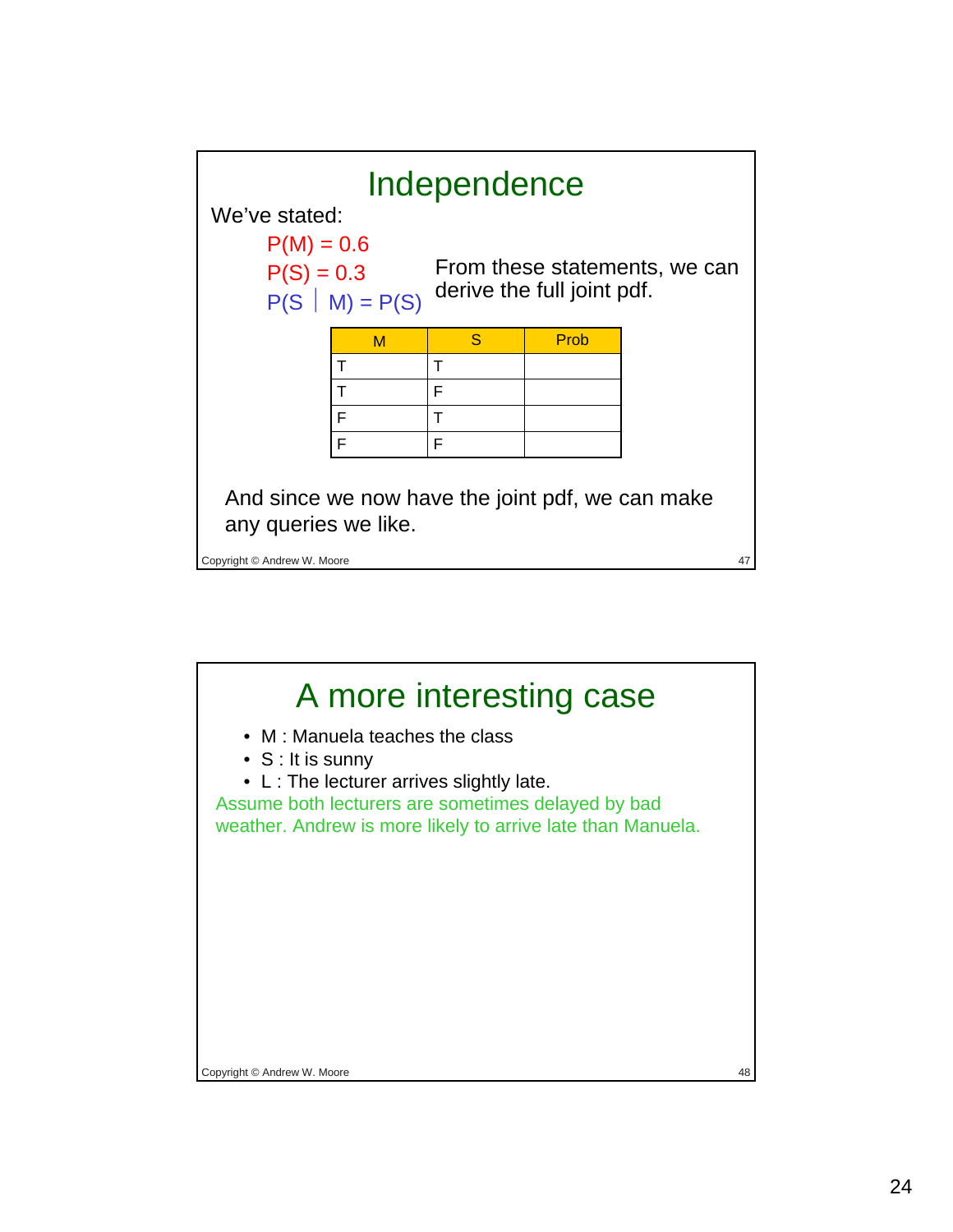

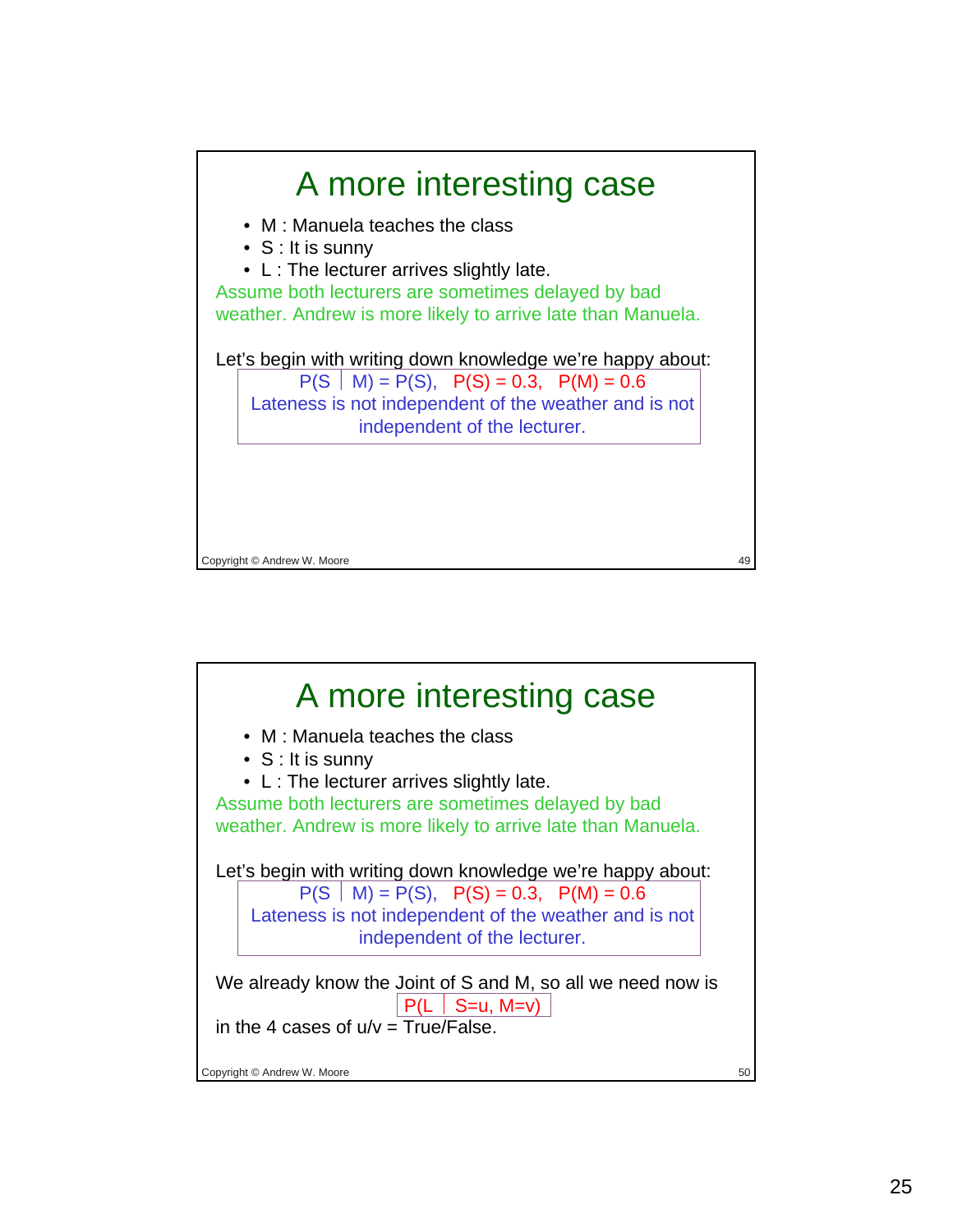

| A more interesting case<br>• M: Manuela teaches the class                                                         |                        |                                                                      |  |    |  |  |  |
|-------------------------------------------------------------------------------------------------------------------|------------------------|----------------------------------------------------------------------|--|----|--|--|--|
| $\bullet$ S: It is sunny                                                                                          |                        |                                                                      |  |    |  |  |  |
| $\bullet$ L : The lecturer arrives slightly late.                                                                 |                        |                                                                      |  |    |  |  |  |
| Assume both lecturers are sometimes delayed by bad<br>weather. Andrew is more likely to arrive late than Manuela. |                        |                                                                      |  |    |  |  |  |
|                                                                                                                   |                        |                                                                      |  |    |  |  |  |
| $P(S   M) = P(S)$                                                                                                 |                        | $P(L \mid M \wedge S) = 0.05$                                        |  |    |  |  |  |
| $P(S) = 0.3$                                                                                                      |                        | $P(L \mid M \wedge \sim S) = 0.1$                                    |  |    |  |  |  |
| $P(M) = 0.6$                                                                                                      |                        | $P(L   ~-M \wedge S) = 0.1$<br>$P(L \mid \neg M \land \neg S) = 0.2$ |  |    |  |  |  |
|                                                                                                                   |                        | <b>Question: Express</b>                                             |  |    |  |  |  |
|                                                                                                                   |                        | $P(L=x \wedge M=y \wedge S=z)$                                       |  |    |  |  |  |
|                                                                                                                   |                        | in terms that only need the above                                    |  |    |  |  |  |
|                                                                                                                   |                        | expressions, where $x, y$ and $z$ may                                |  |    |  |  |  |
|                                                                                                                   | each be True or False. |                                                                      |  |    |  |  |  |
|                                                                                                                   |                        |                                                                      |  |    |  |  |  |
| Copyright © Andrew W. Moore                                                                                       |                        |                                                                      |  | 52 |  |  |  |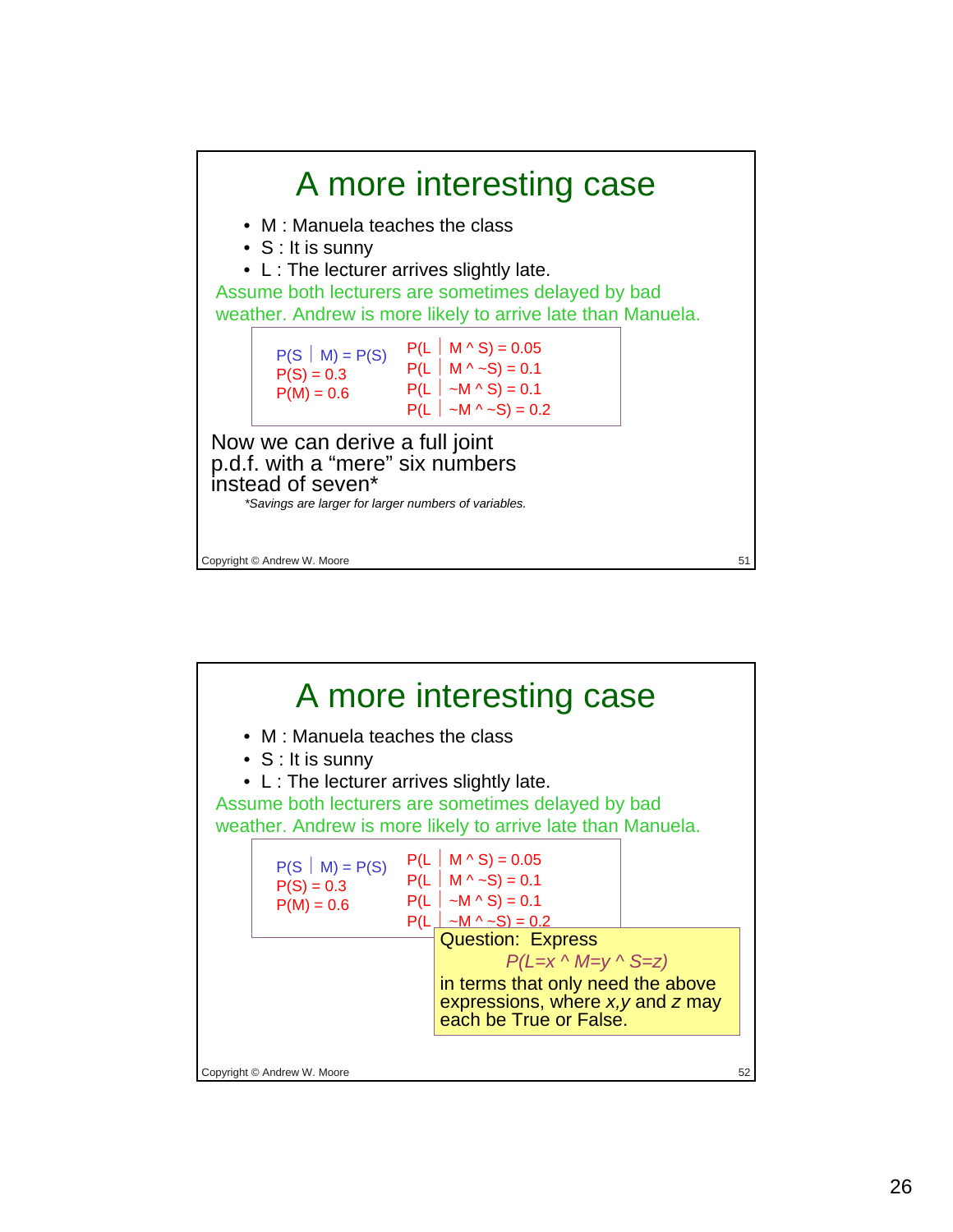

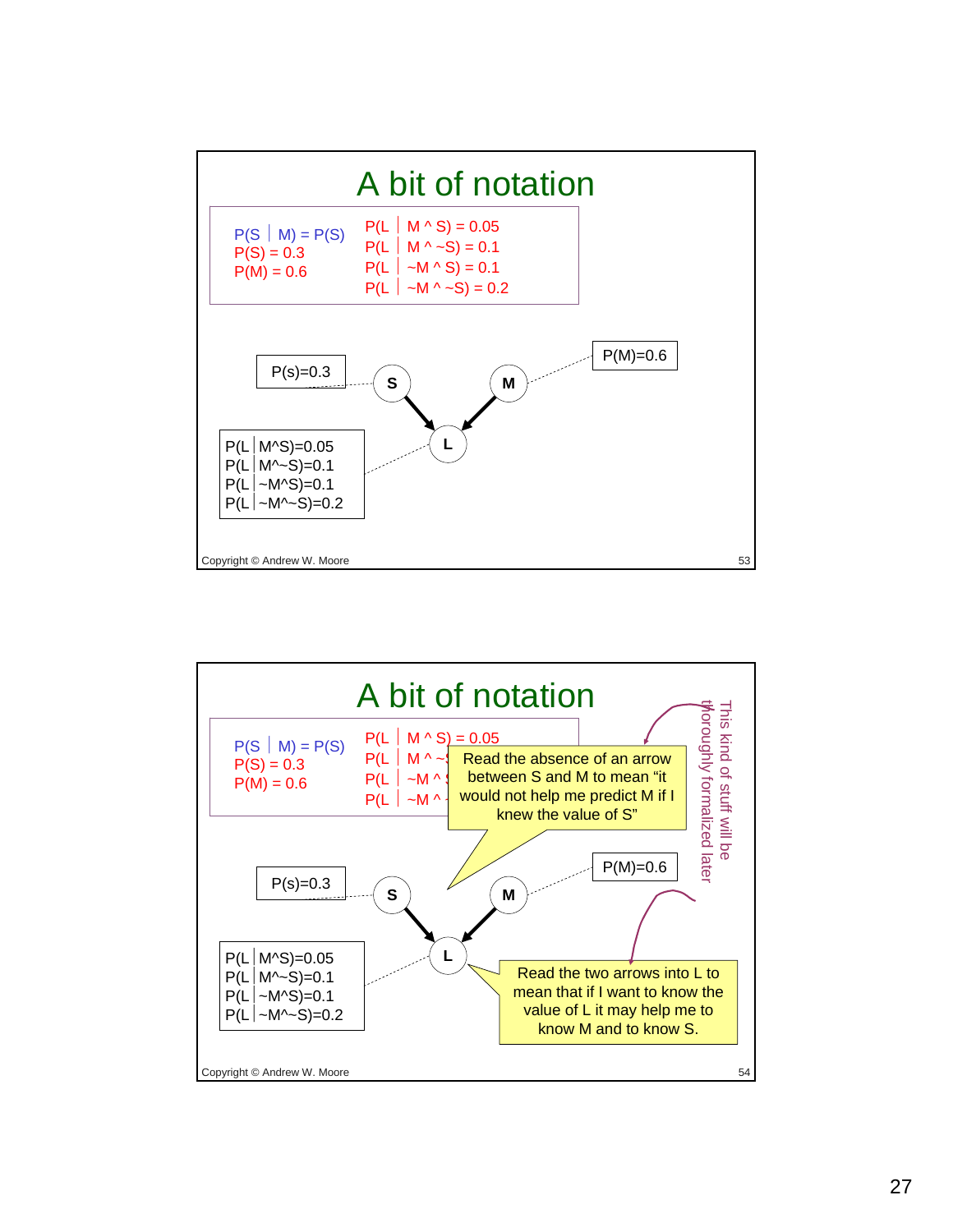

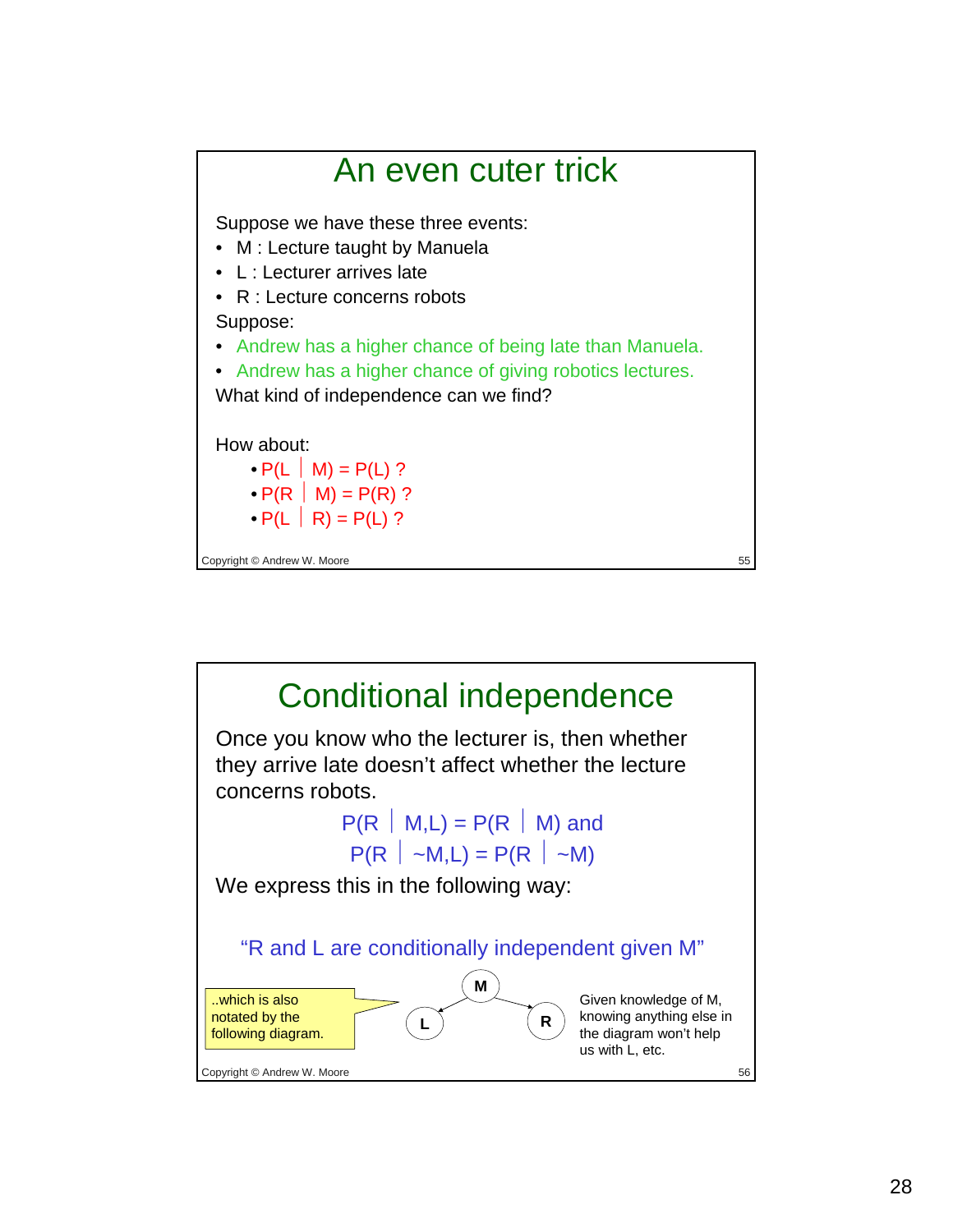

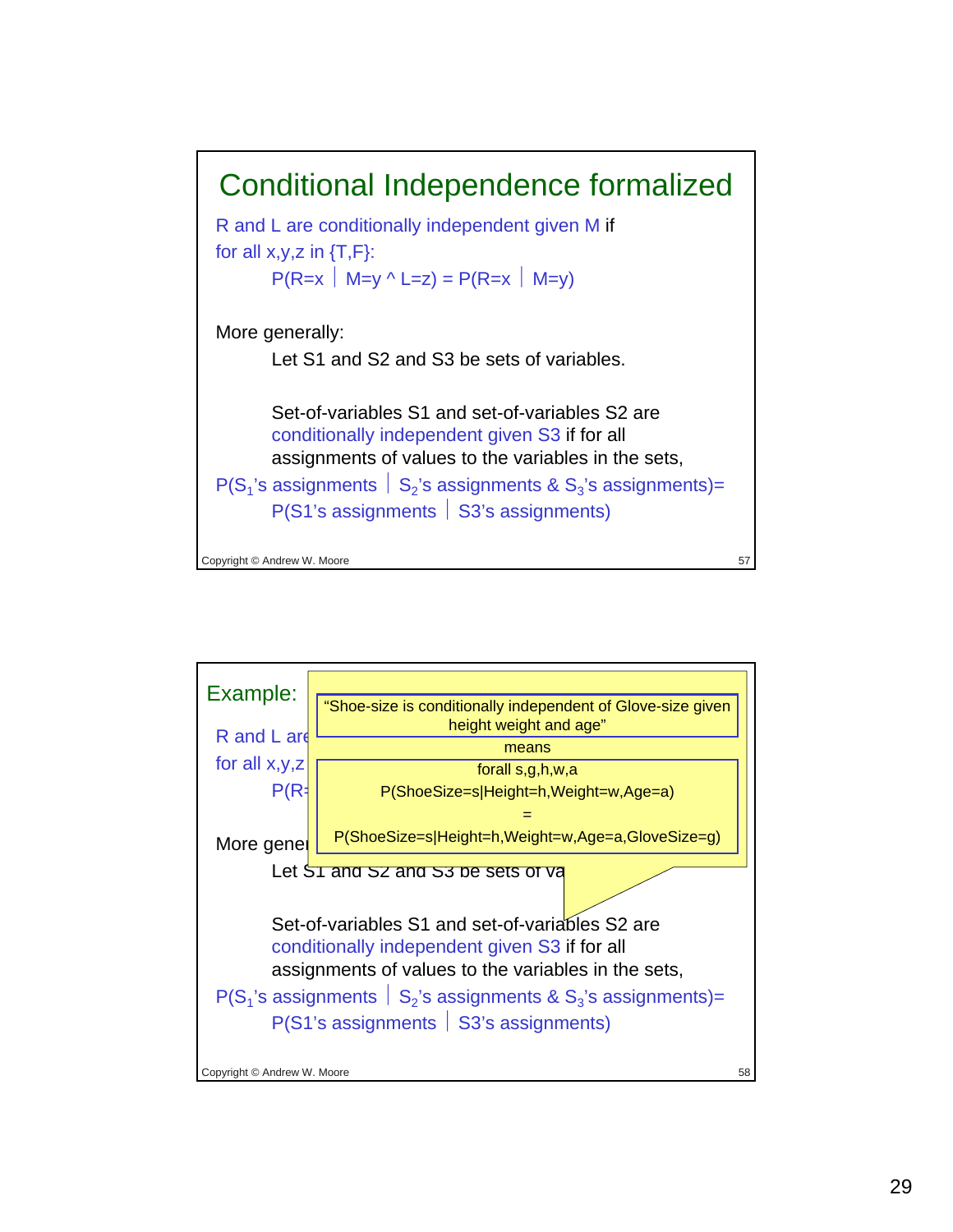

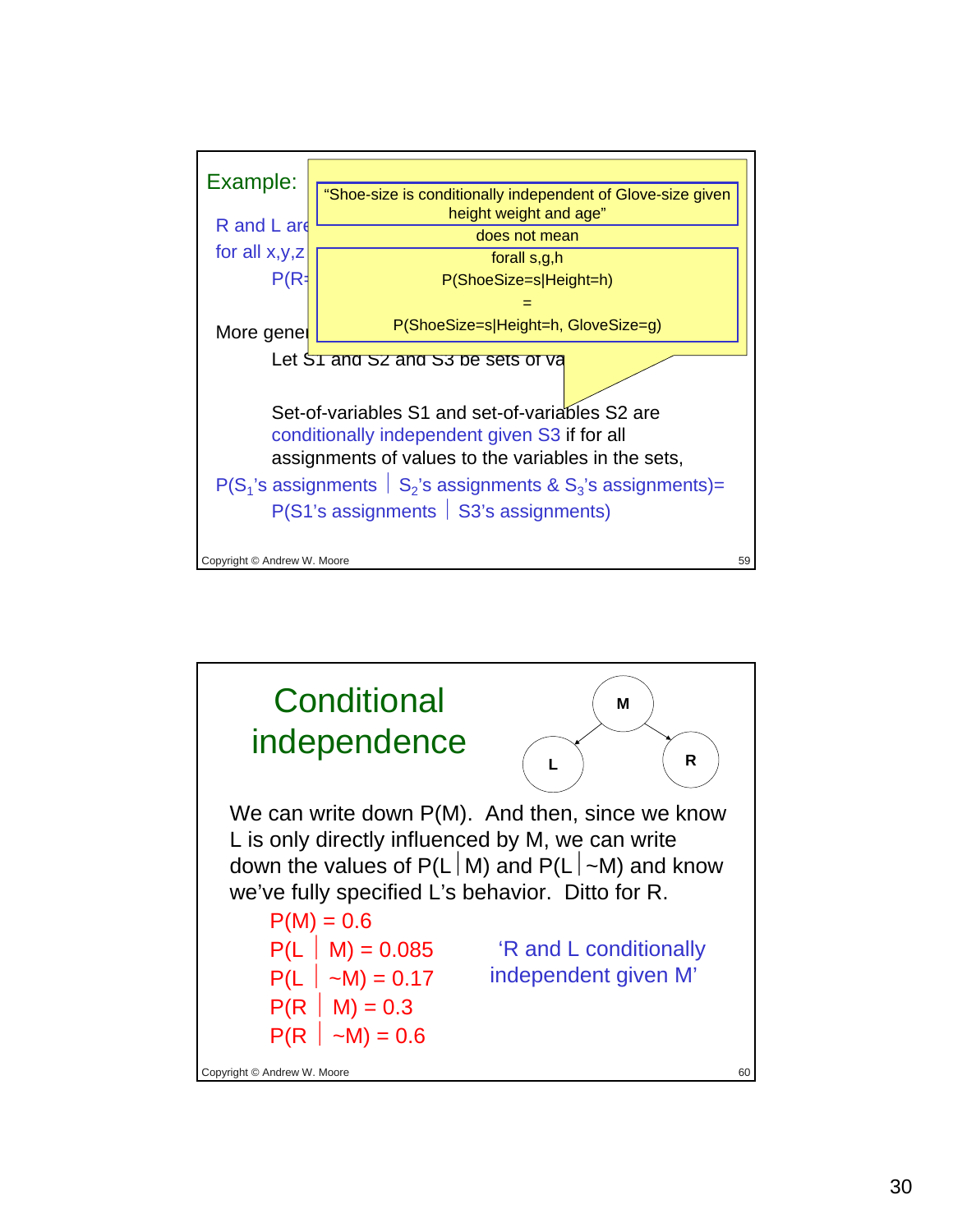

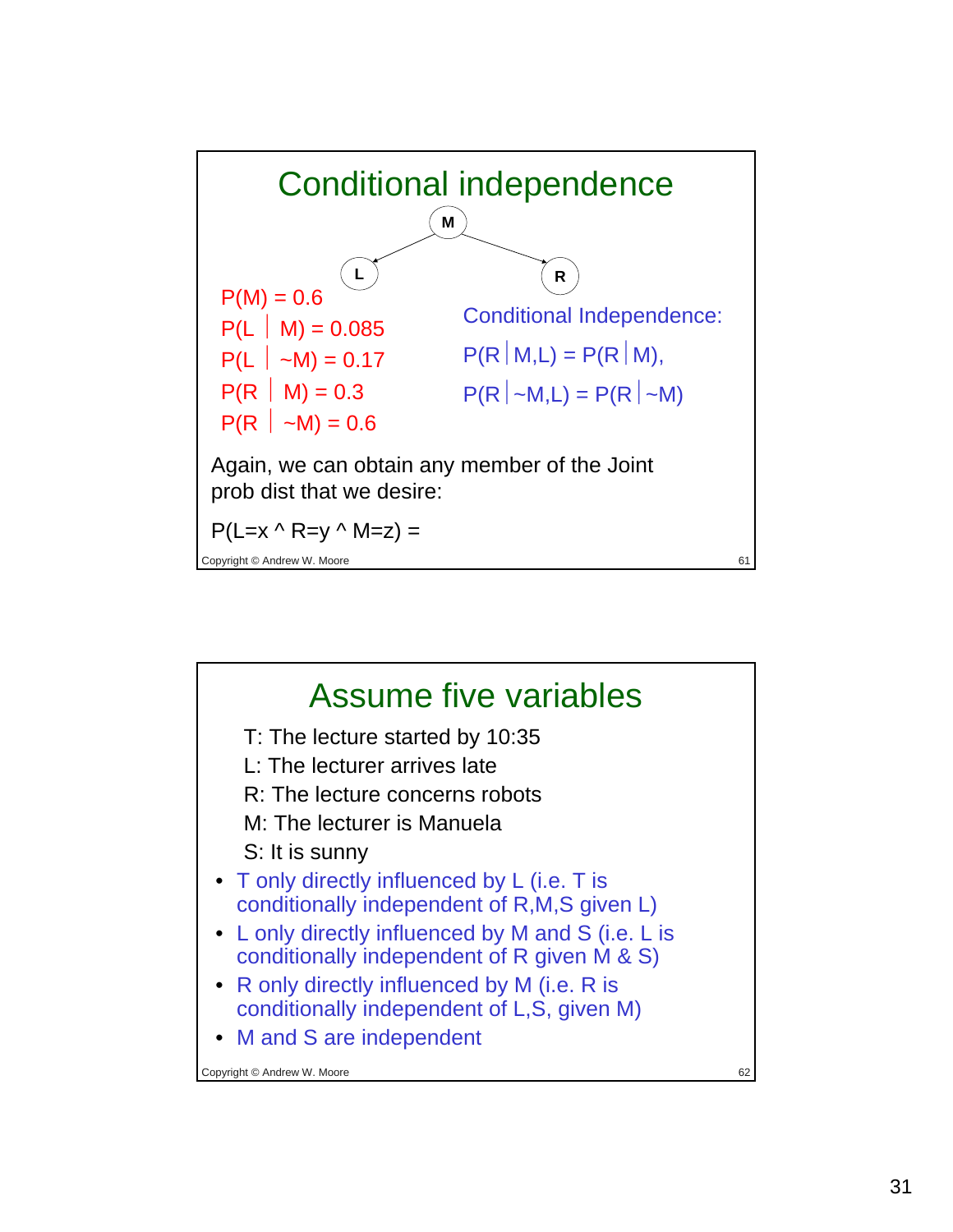

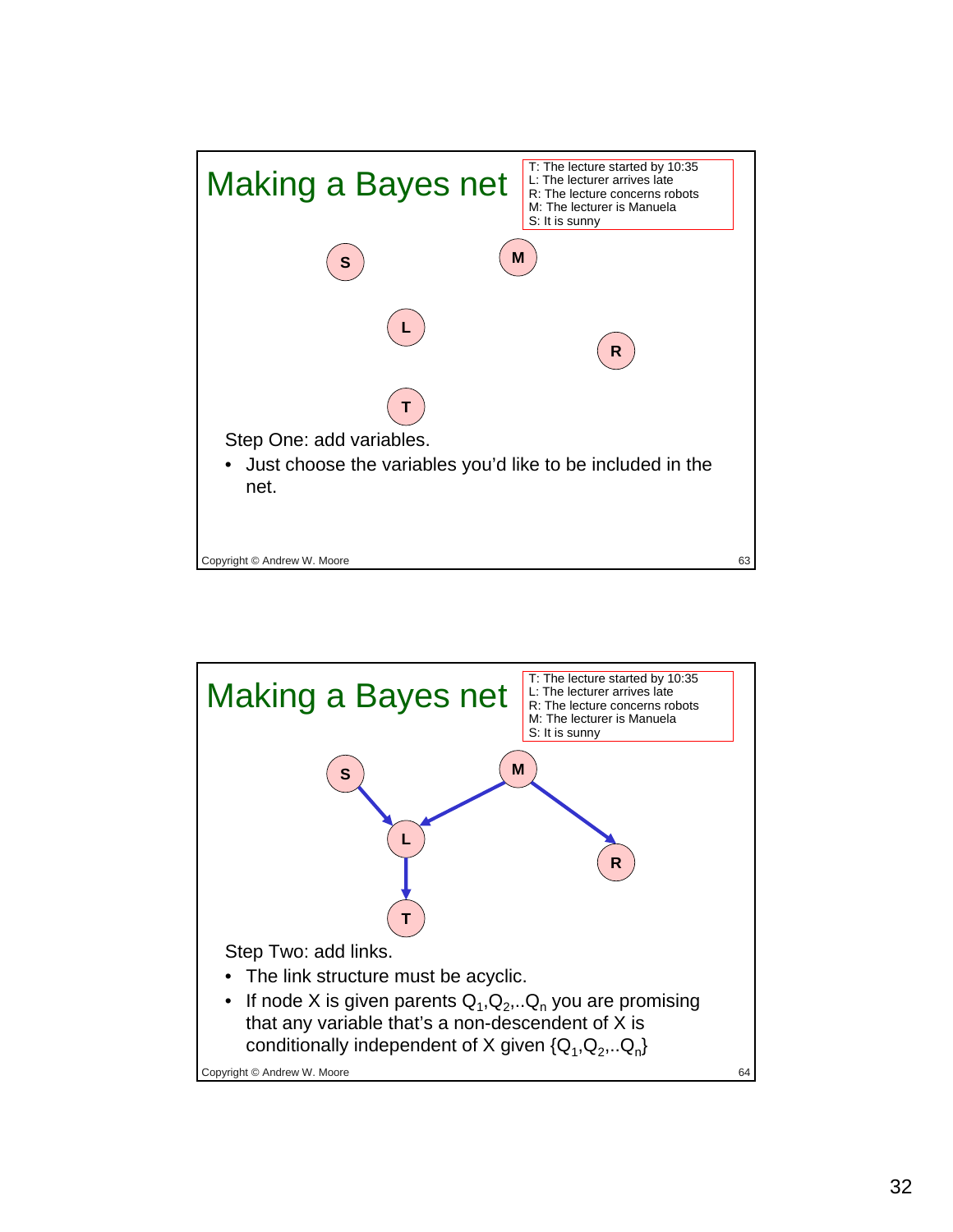

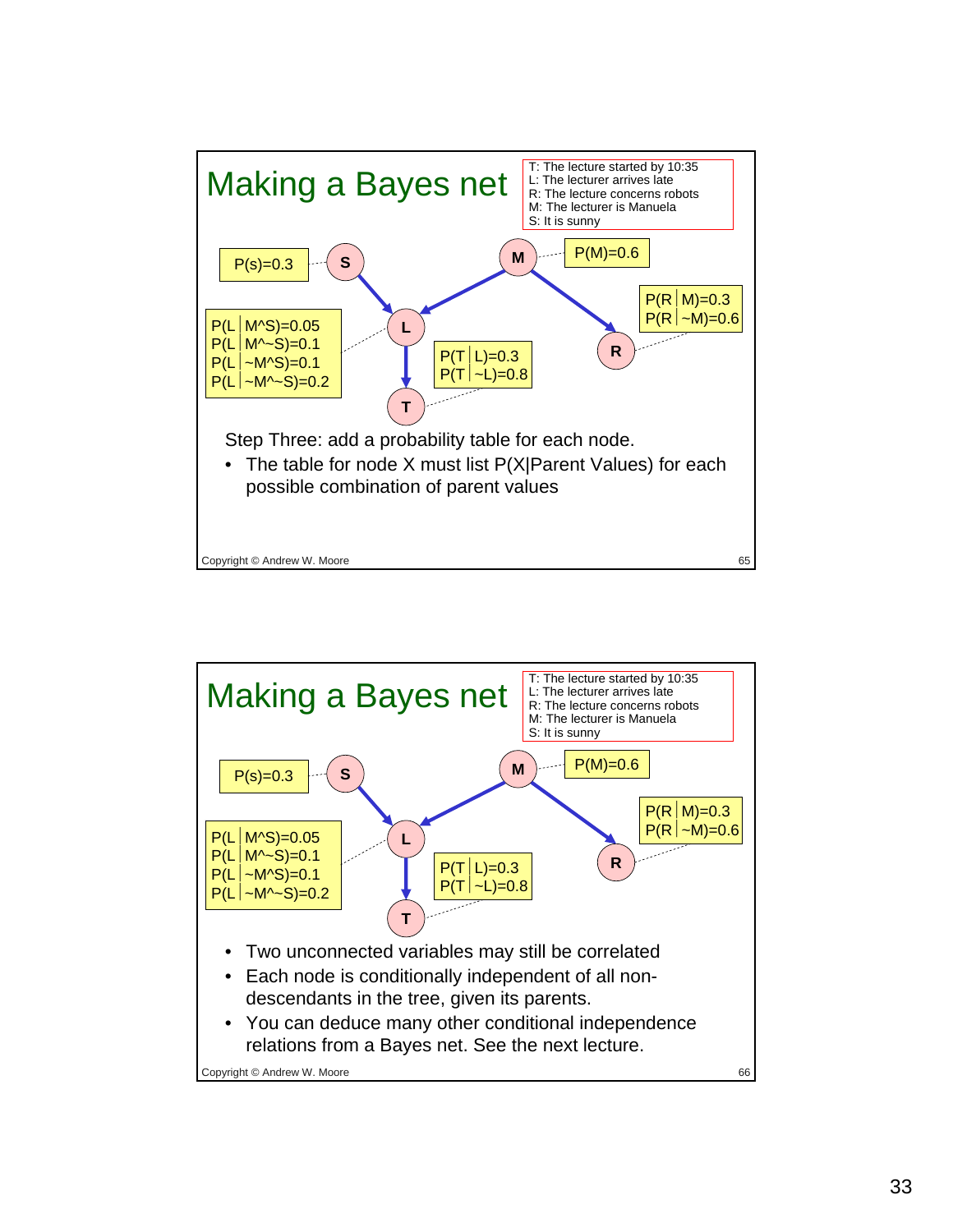### Bayes Nets Formalized A Bayes net (also called a belief network) is an augmented directed acyclic graph, represented by the pair  $V$ ,  $E$  where: • V is a set of vertices. • E is a set of directed edges joining vertices. No loops of any length are allowed. Each vertex in  $V$  contains the following information: • The name of a random variable • A probability distribution table indicating how the probability of this variable's values depends on all possible combinations of parental values.

Copyright © Andrew W. Moore 67 and 1999 and 1999 and 1999 and 1999 and 1999 and 1999 and 1999 and 1999 and 199

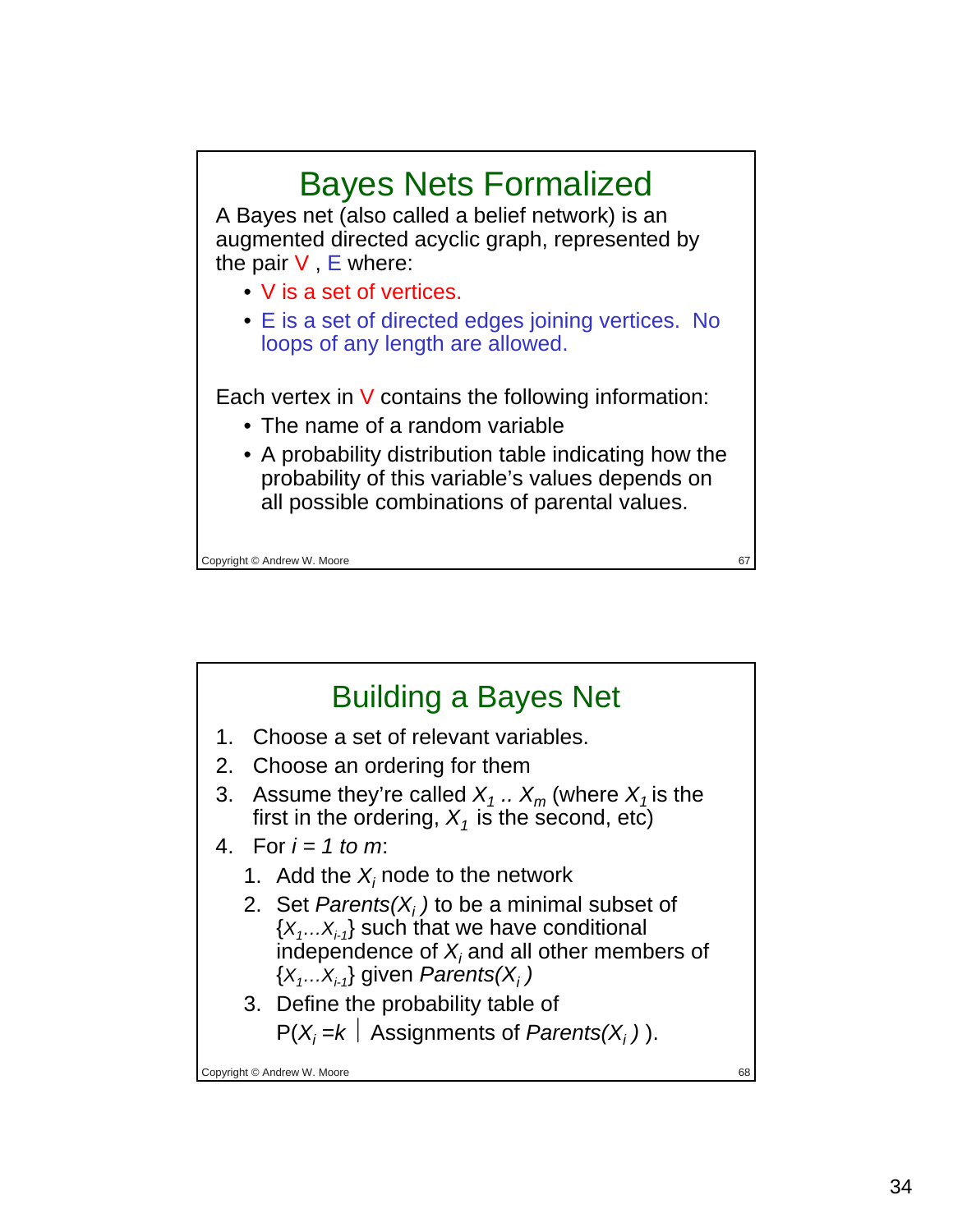

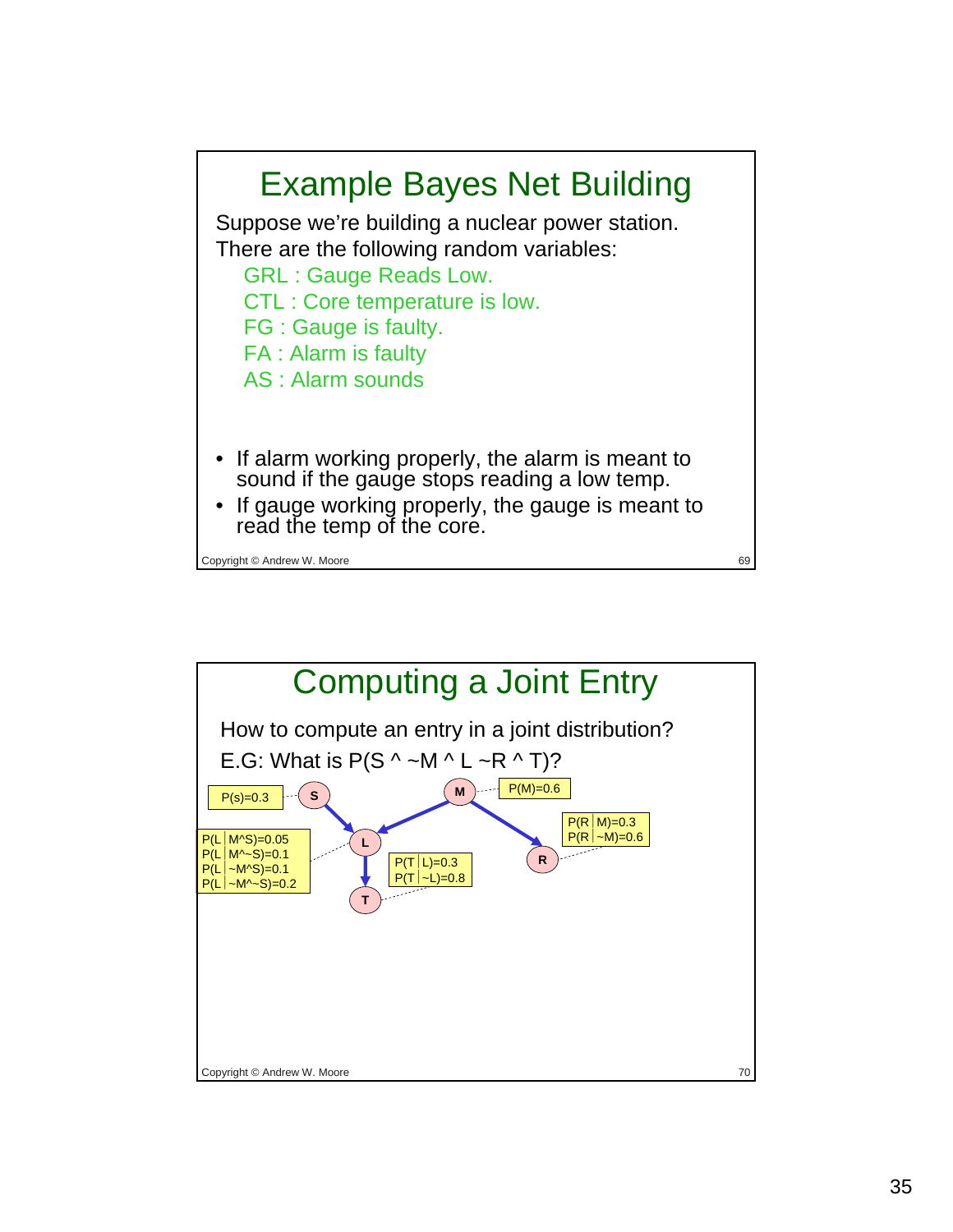

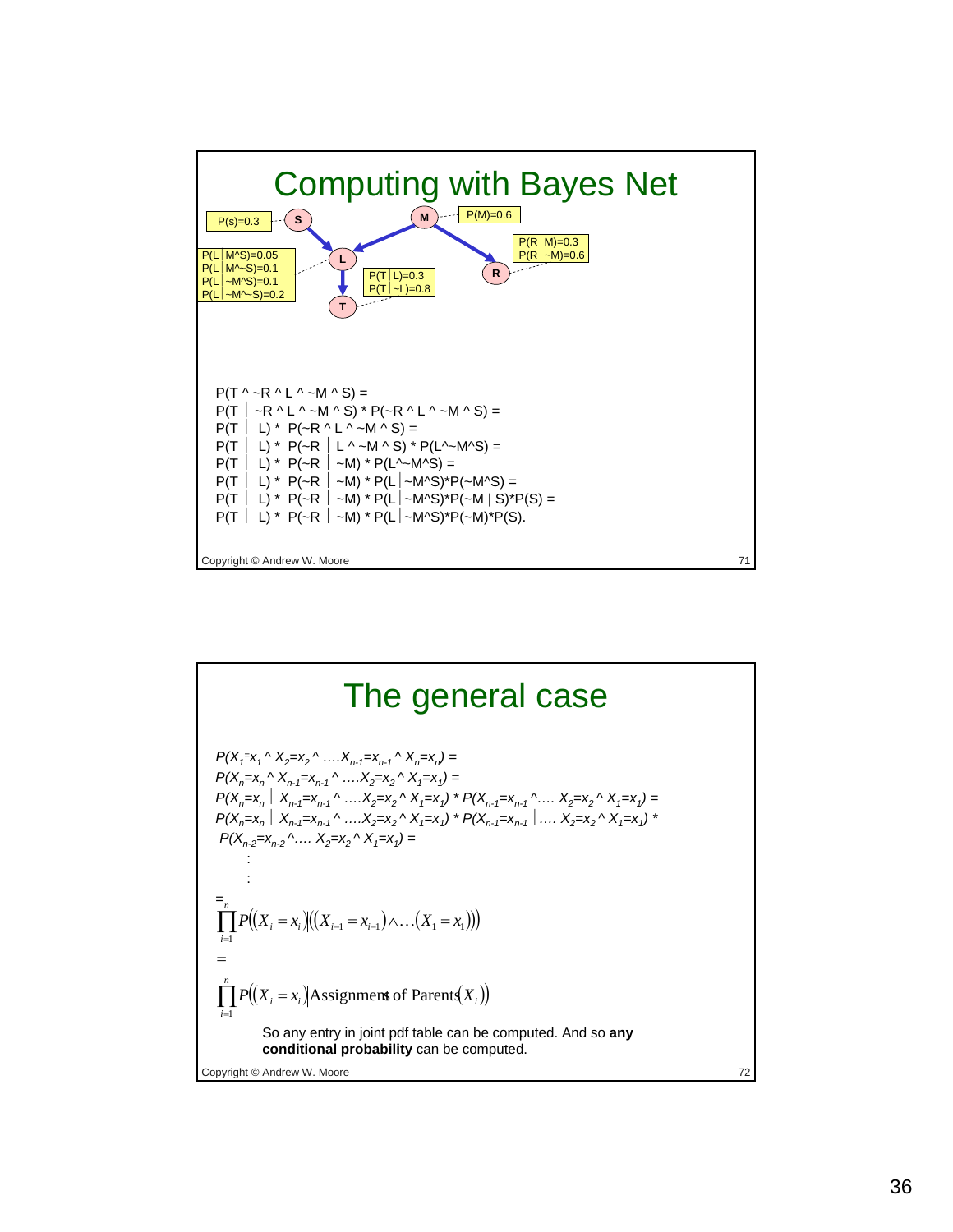

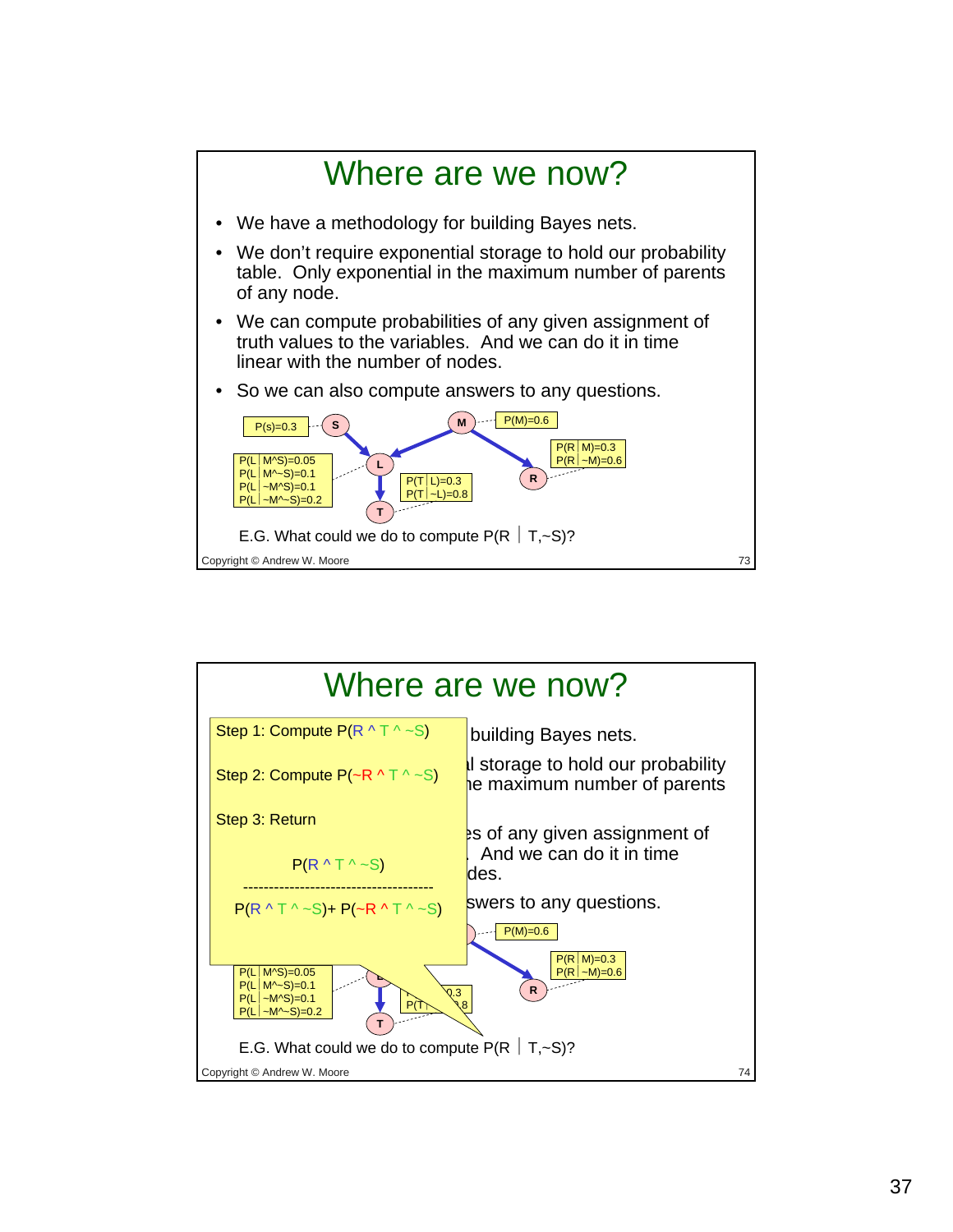

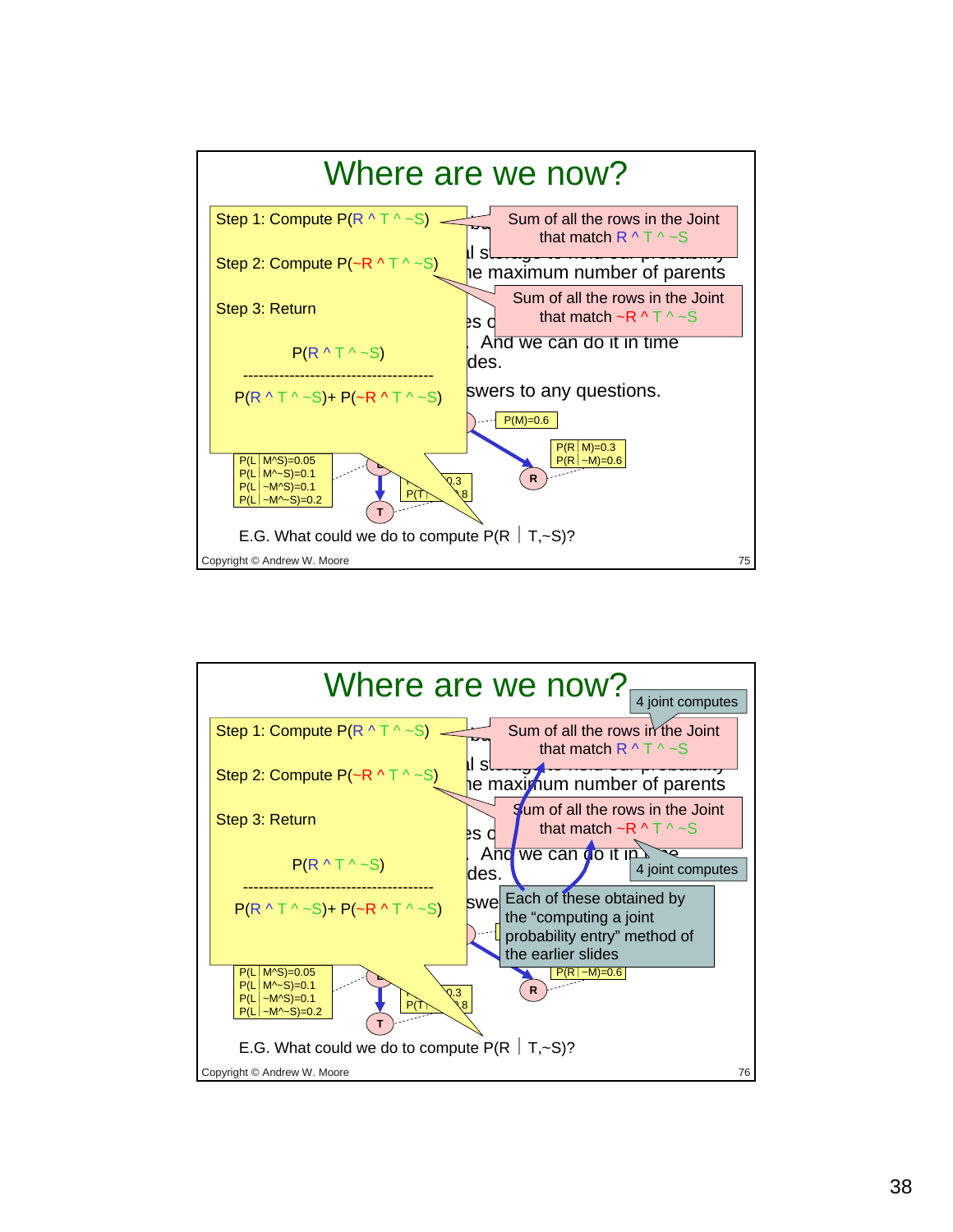

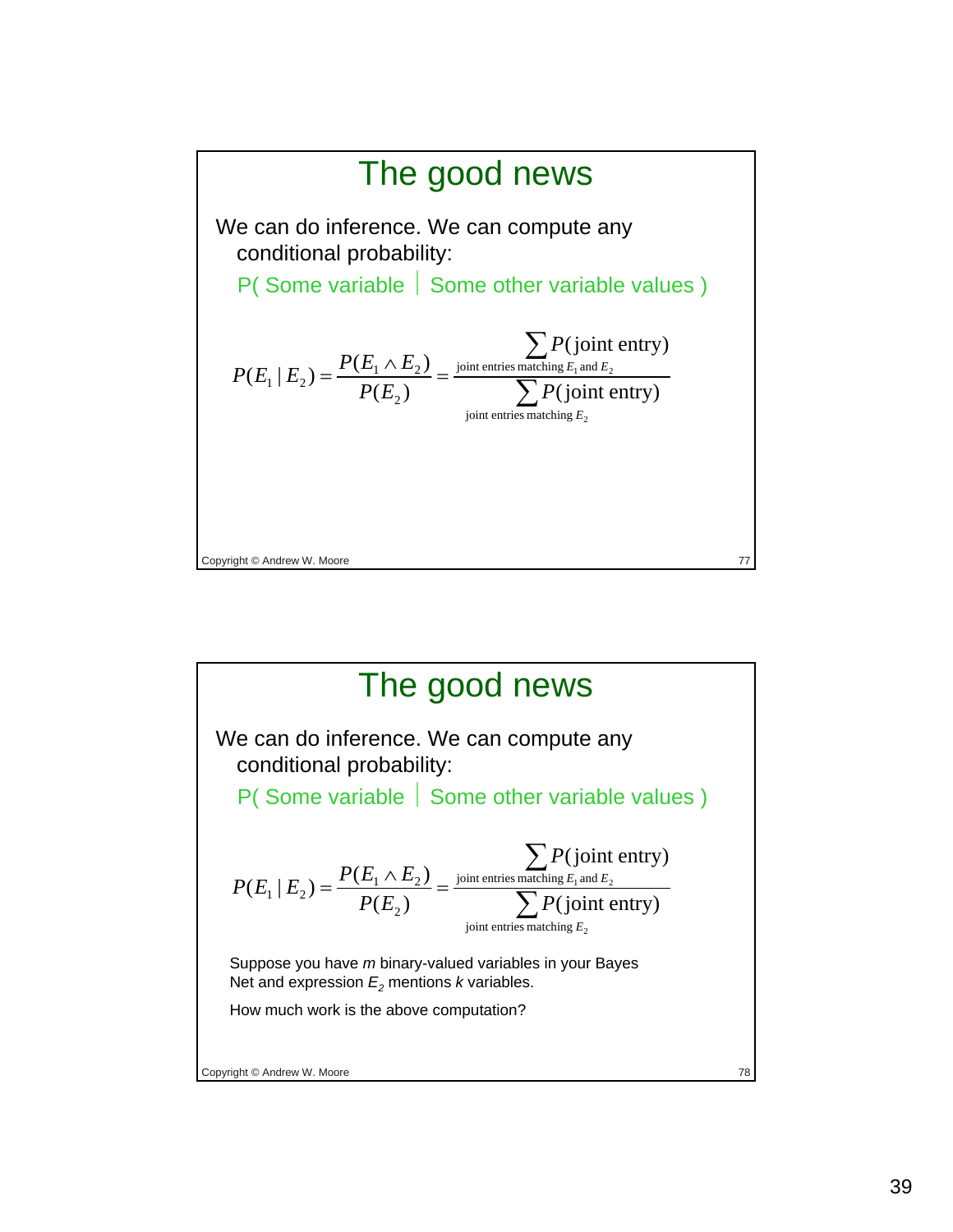

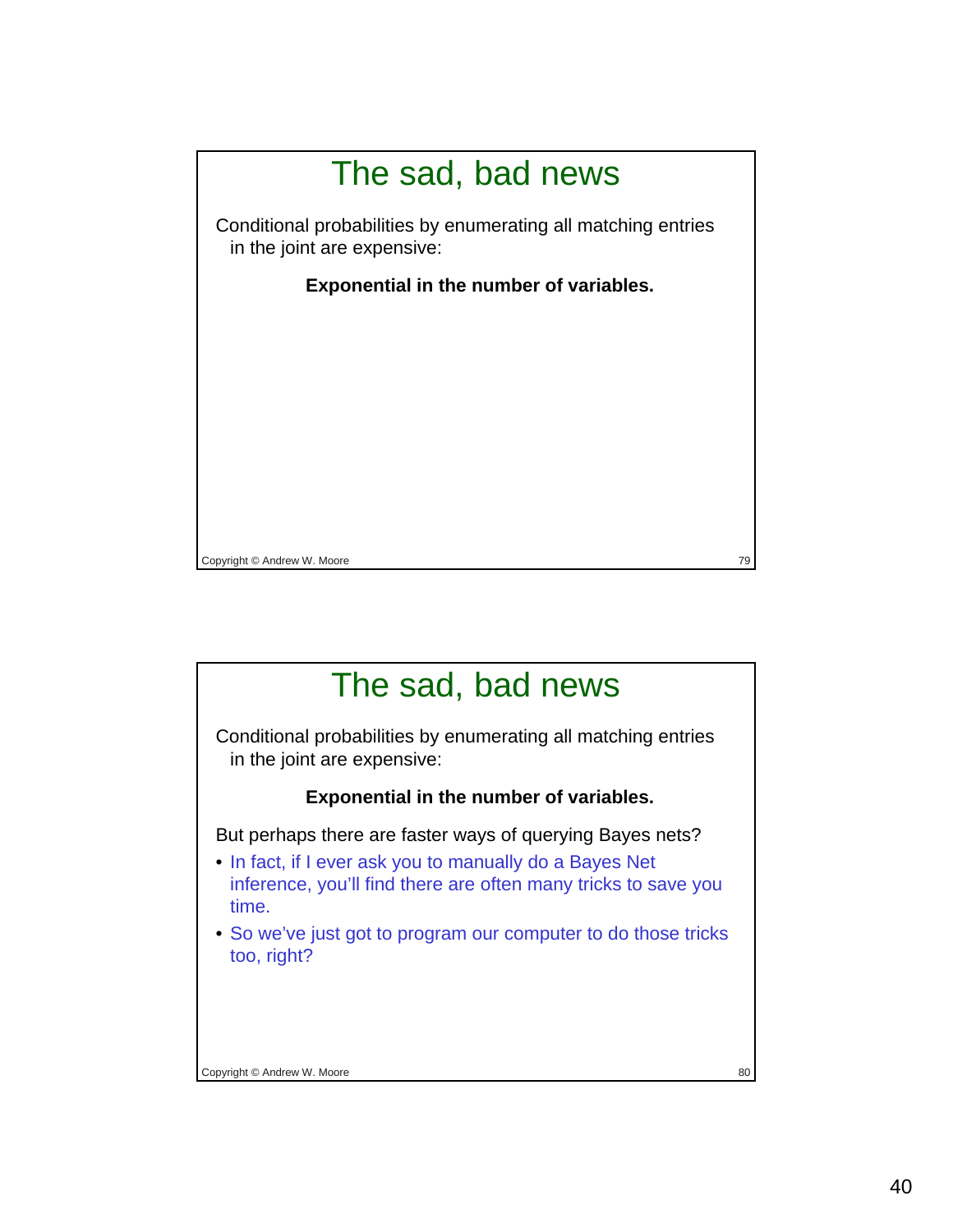

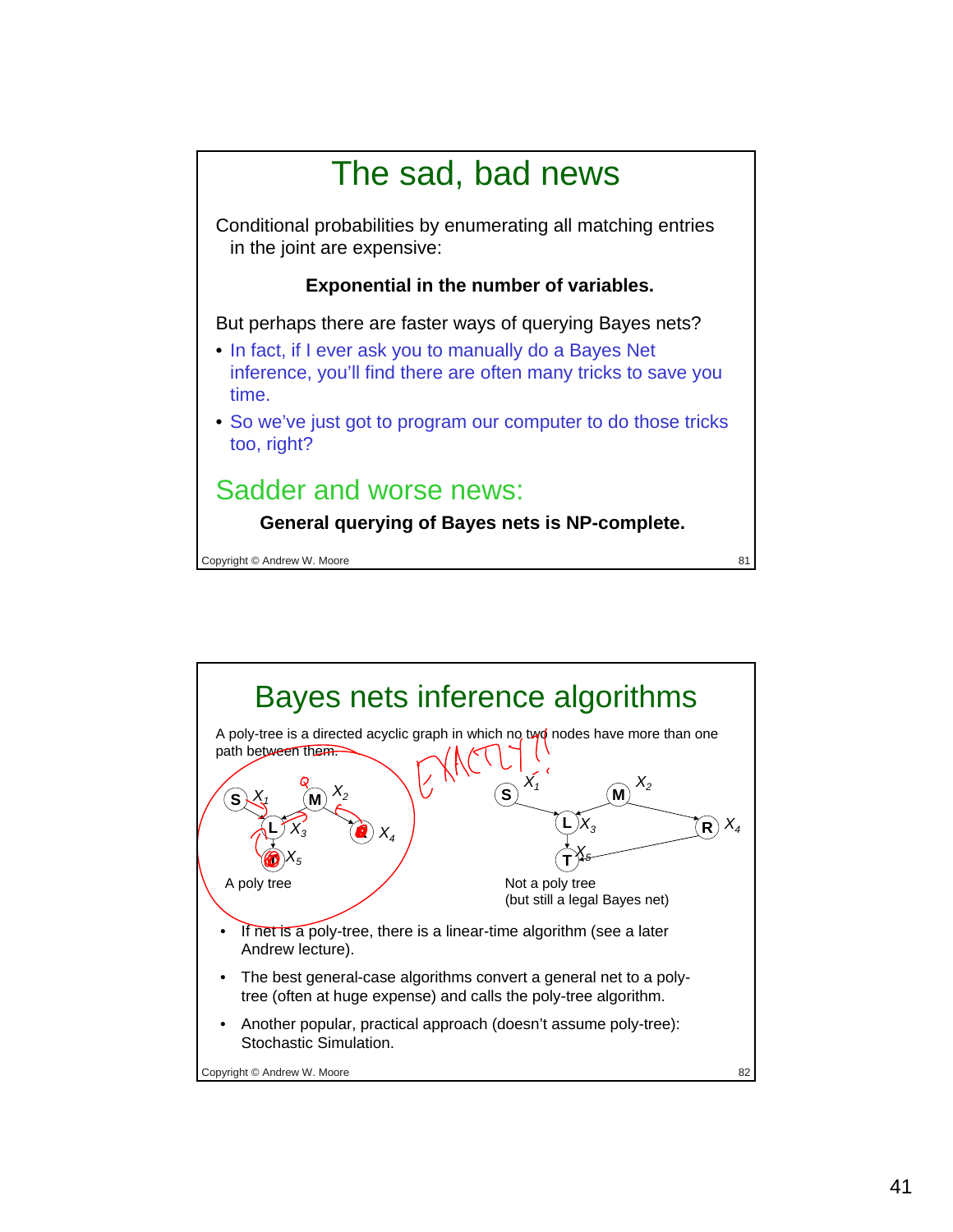

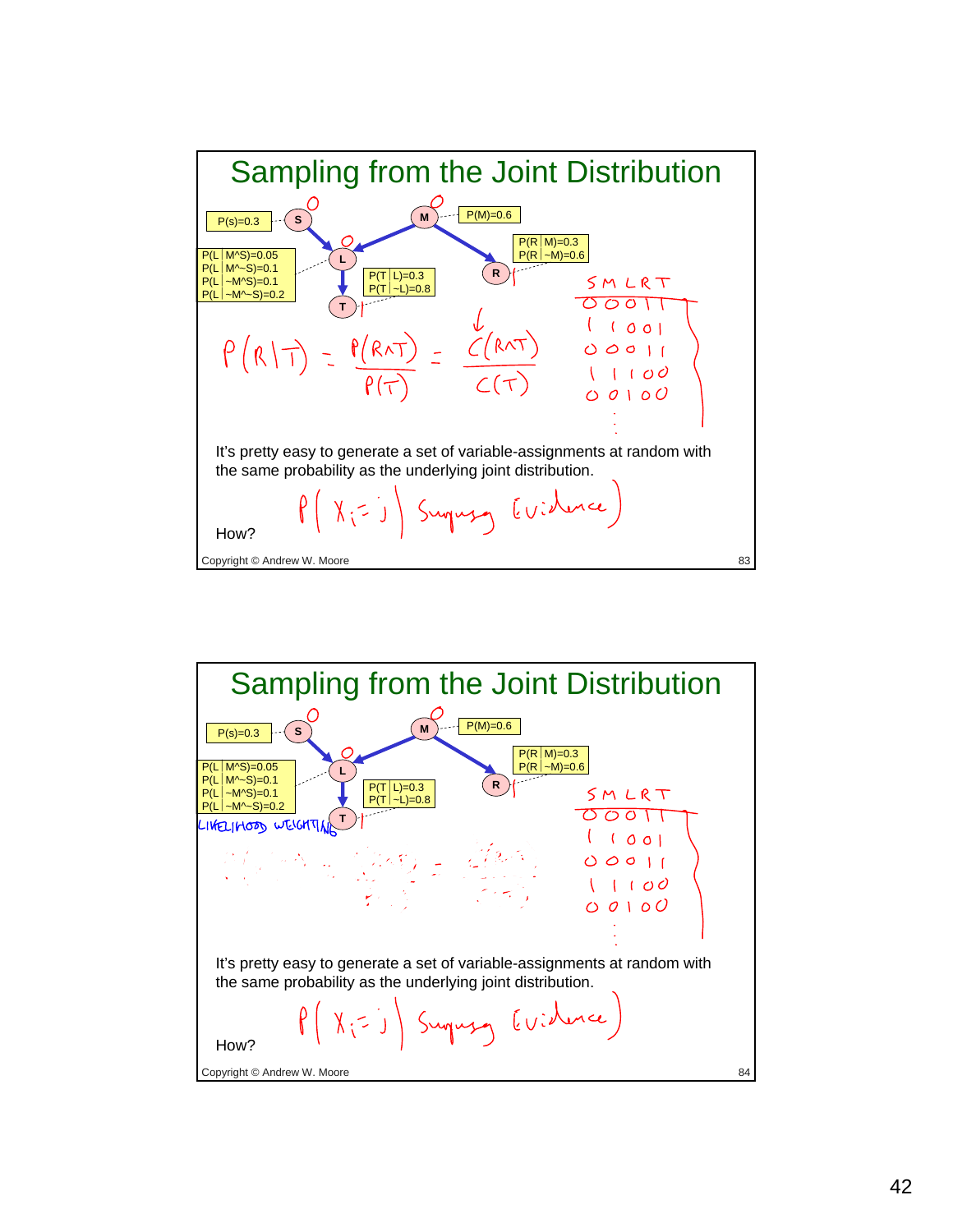

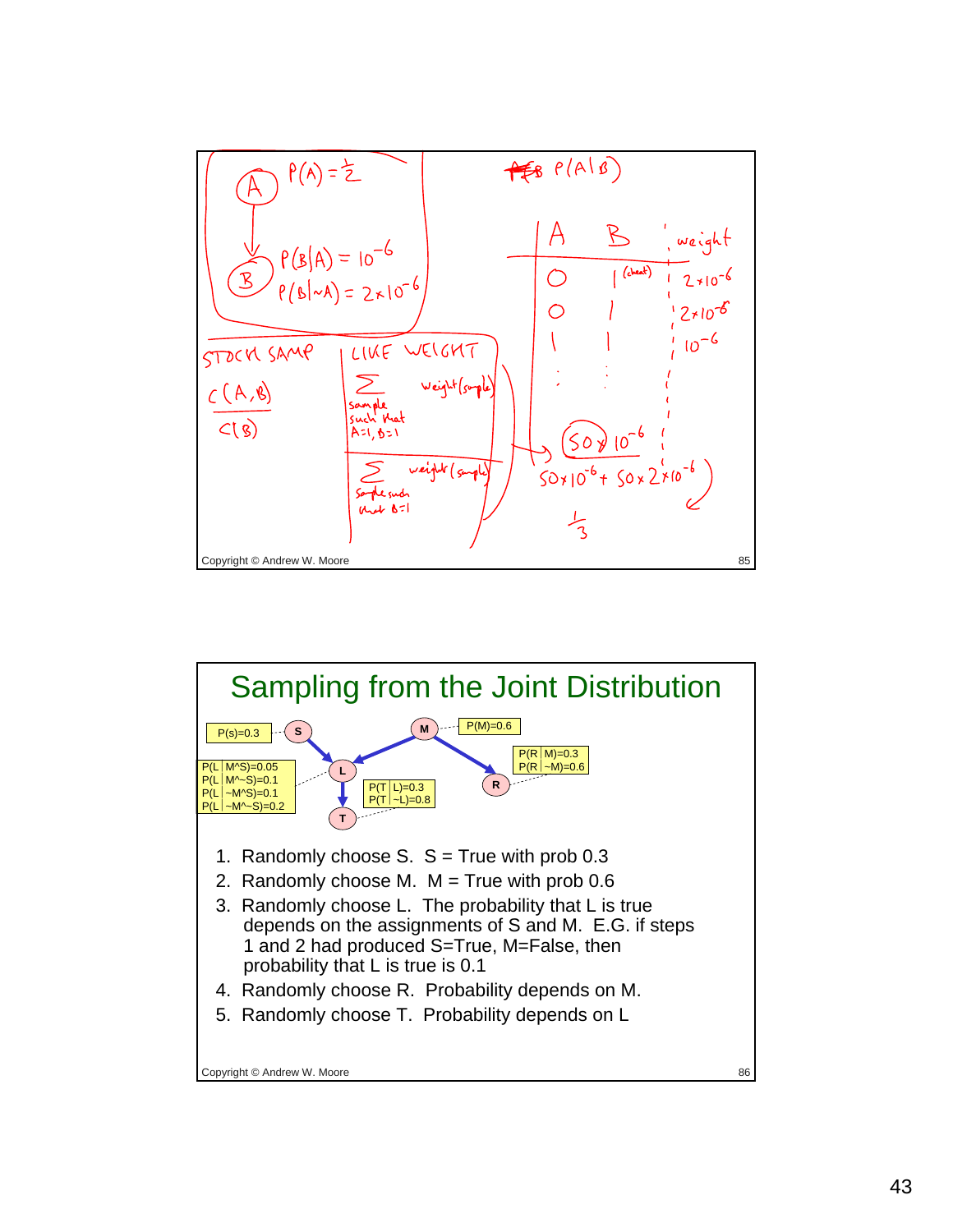

### Copyright © Andrew W. Moore 88 Stochastic Simulation Example Someone wants to know  $P(R = True \mid T = True \land S = False)$ We'll do lots of random samplings and count the number of occurrences of the following: • *N<sub>c</sub>*: Num. samples in which T=True and S=False. • *N<sub>s</sub>*: Num. samples in which R=True, T=True and S=False. • *N* : Number of random samplings Now if N is big enough: *Nc /N* is a good estimate of *P(T=True and S=False). Ns /N* is a good estimate of *P(R=True ,T=True , S=False)*.  $P(R | T^{\wedge}S) = P(R^{\wedge}T^{\wedge}S)/P(T^{\wedge}S)$ , so  $N_s / N_c$  can be a good estimate of  $P(R | T^2-S)$ .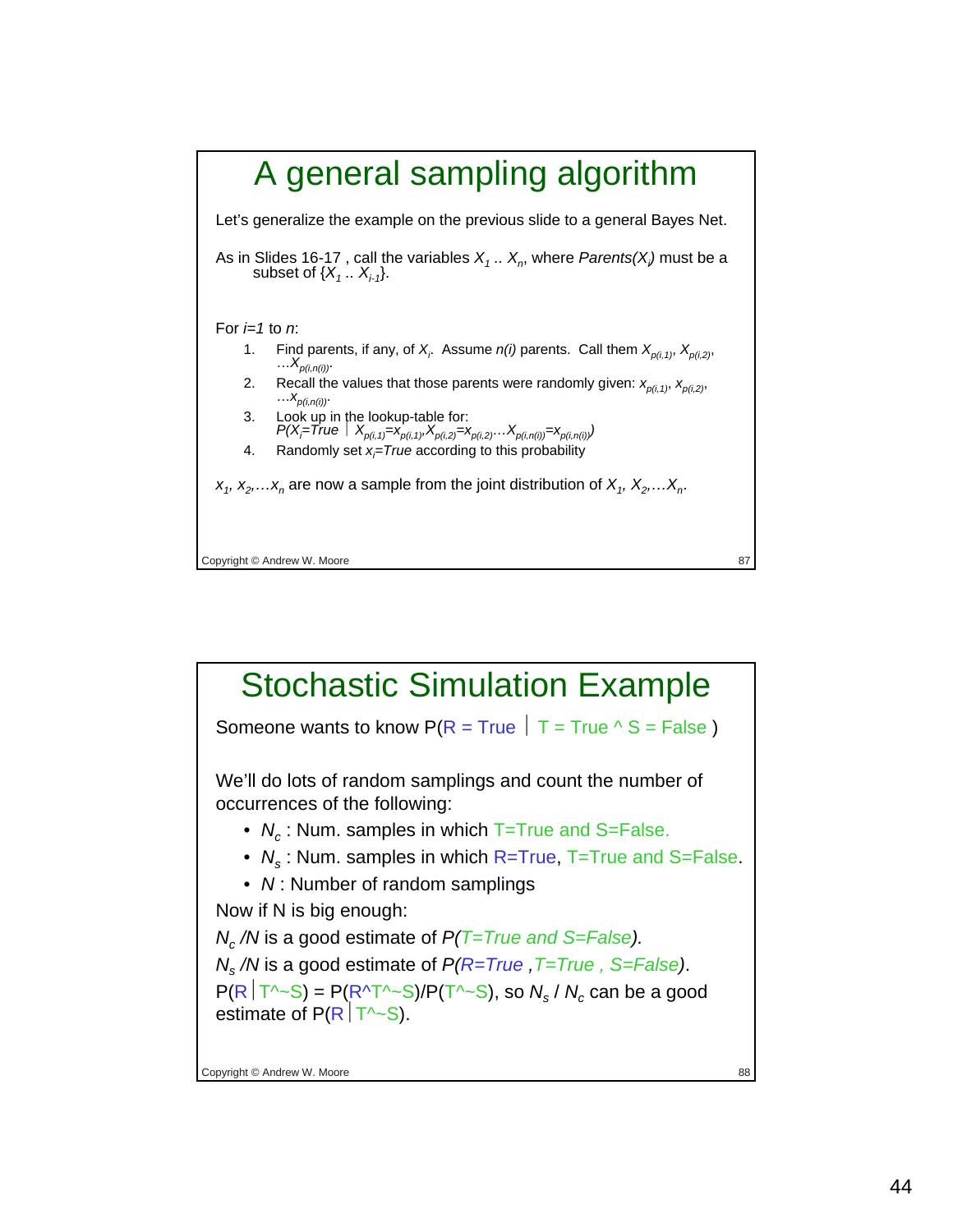## General Stochastic Simulation

Someone wants to know  $P(E_1 \mid E_2)$ 

We'll do lots of random samplings and count the number of occurrences of the following:

- $N_c$ : Num. samples in which  $E_2$
- $N_s$ : Num. samples in which  $E_1$  and  $E_2$
- *N* : Number of random samplings

Now if N is big enough:

 $N_c$  /*N* is a good estimate of  $P(E_2)$ .

 $N_s/N$  is a good estimate of  $P(E_1, E_2)$ .

 $P(E_1 \mid E_2) = P(E_1 \wedge E_2)/P(E_2)$ , so  $N_s / N_c$  can be a good estimate of  $P(E_1 \mid E_2)$ .

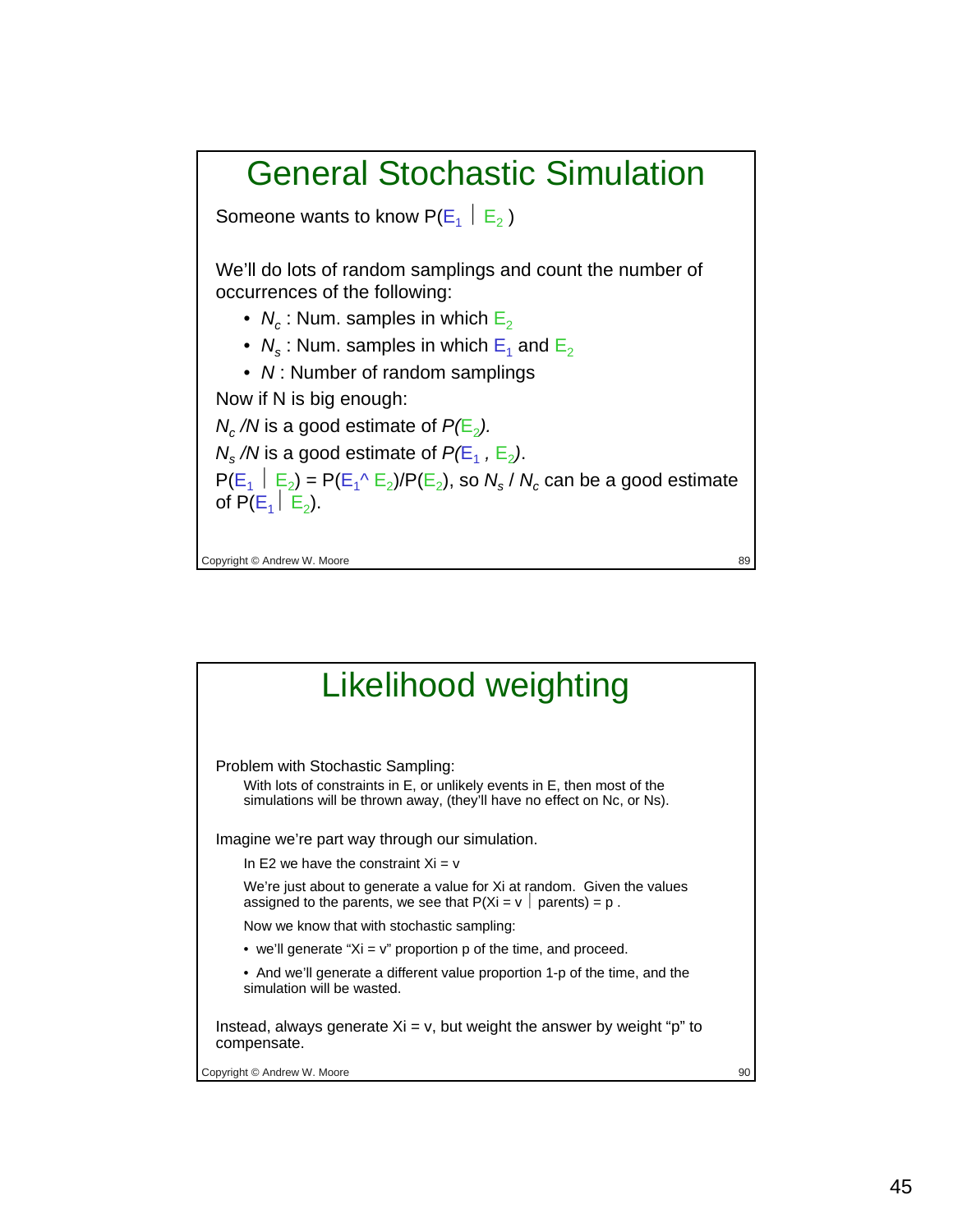